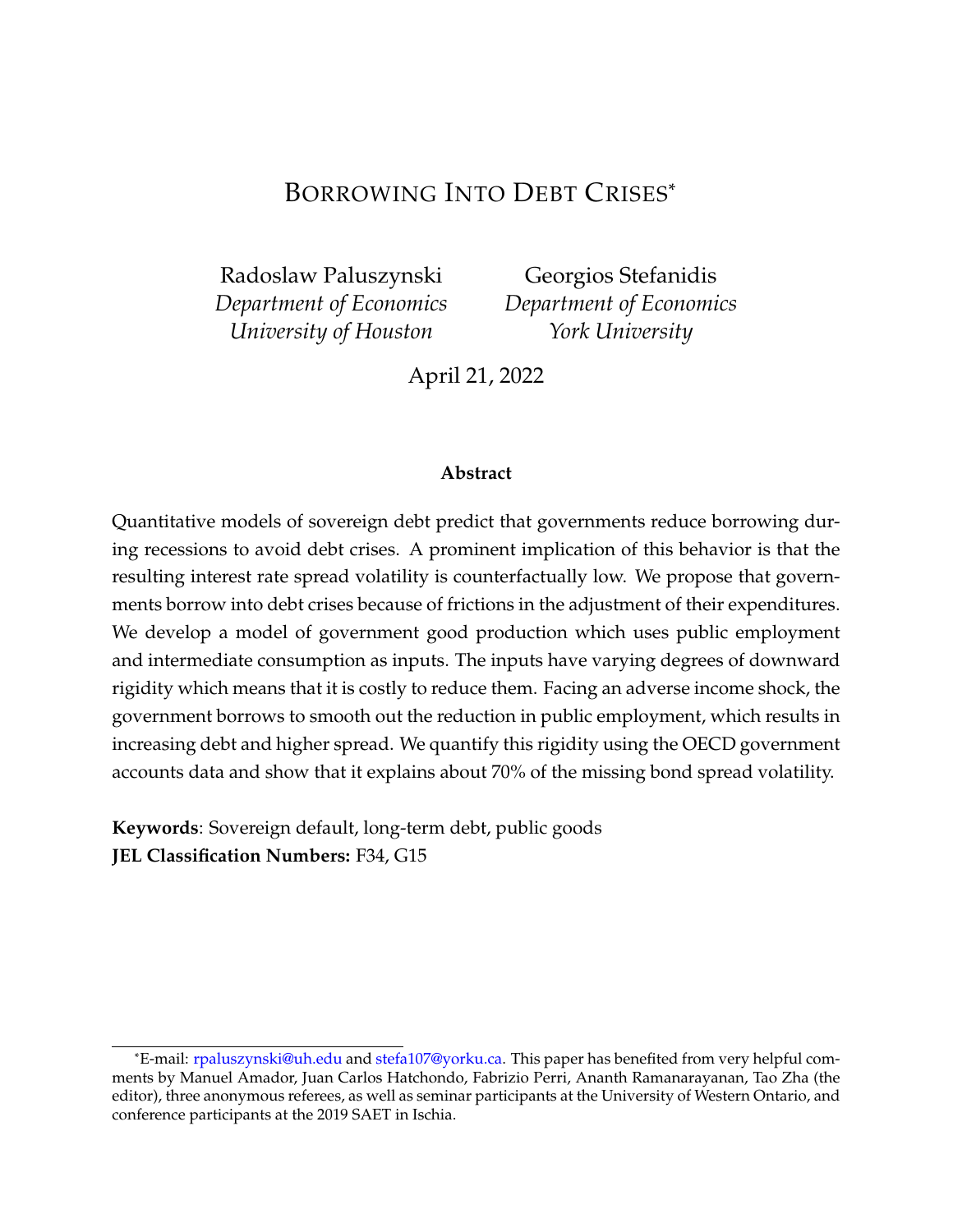# **1 Introduction**

Sovereign debt crises are a recurring phenomenon in the financial markets and tend to coincide with sizable disruptions in the real economy. A recent literature has developed a class of quantitative models that are able to replicate many aspects of lending to risky sovereigns such as simultaneously high average debt-to-output ratios and spreads. However, one particularly elusive aspect of debt crises is the government inertia when faced with sudden fluctuations in borrowing costs. In the data, government expenditures are slow to adjust, interest rate spreads are volatile and high-peaking, and debt ratios often rise during crises. By contrast, quantitative models of sovereign default with long-term debt predict that governments adjust their fiscal policy fast in response to adverse income shocks, thus reducing overall debt levels. As a result, the predicted spreads are too low and not volatile enough, an observation pointed out by [Aguiar et al.](#page-34-0) [\(2016\)](#page-34-0), among others.

We propose a channel that bridges this gap in a straightforward way and quantify its importance. The idea is that government spending is imperfectly flexible, and governments are unable to adjust their fiscal policy freely when faced with negative income shocks. One aspect of government spending that tends to be particularly rigid, as we show in this paper using OECD data, is public employment. Government agencies often face barriers to laying off workers which constrains their actions. A story of the Hellenic Broadcasting Corporation (ERT) in Greece provides an illustrative example. In 2013, in the midst of its sovereign default crisis, the Greek government decided to shut down ERT, the public television company, and lay off all workers as part of its effort to regain lenders' confidence following the 2012 default. This action sparked mass street protests and forced the government to ultimately reinstate the ERT two years later. In this paper we ask: how much do frictions in adjusting public expenditure, and in particular public employment, impede the government's ability to respond to debt crises? More precisely, to what extent can such frictions explain the increasing debt ratios during crises as well as the high volatility of interest rate spreads observed in the data?

We develop a model of sovereign default that builds on the framework of [Hatchondo and](#page-36-0) [Martinez](#page-36-0) [\(2009\)](#page-36-0) and [Chatterjee and Eyigungor](#page-35-0) [\(2012\)](#page-35-0). An impatient government maximizes the expected lifetime utility by borrowing in defaultable non-contingent bonds. As is standard, bonds last for many periods and are priced competitively by risk-neutral foreign lenders. The main point of departure is that we model the production of the public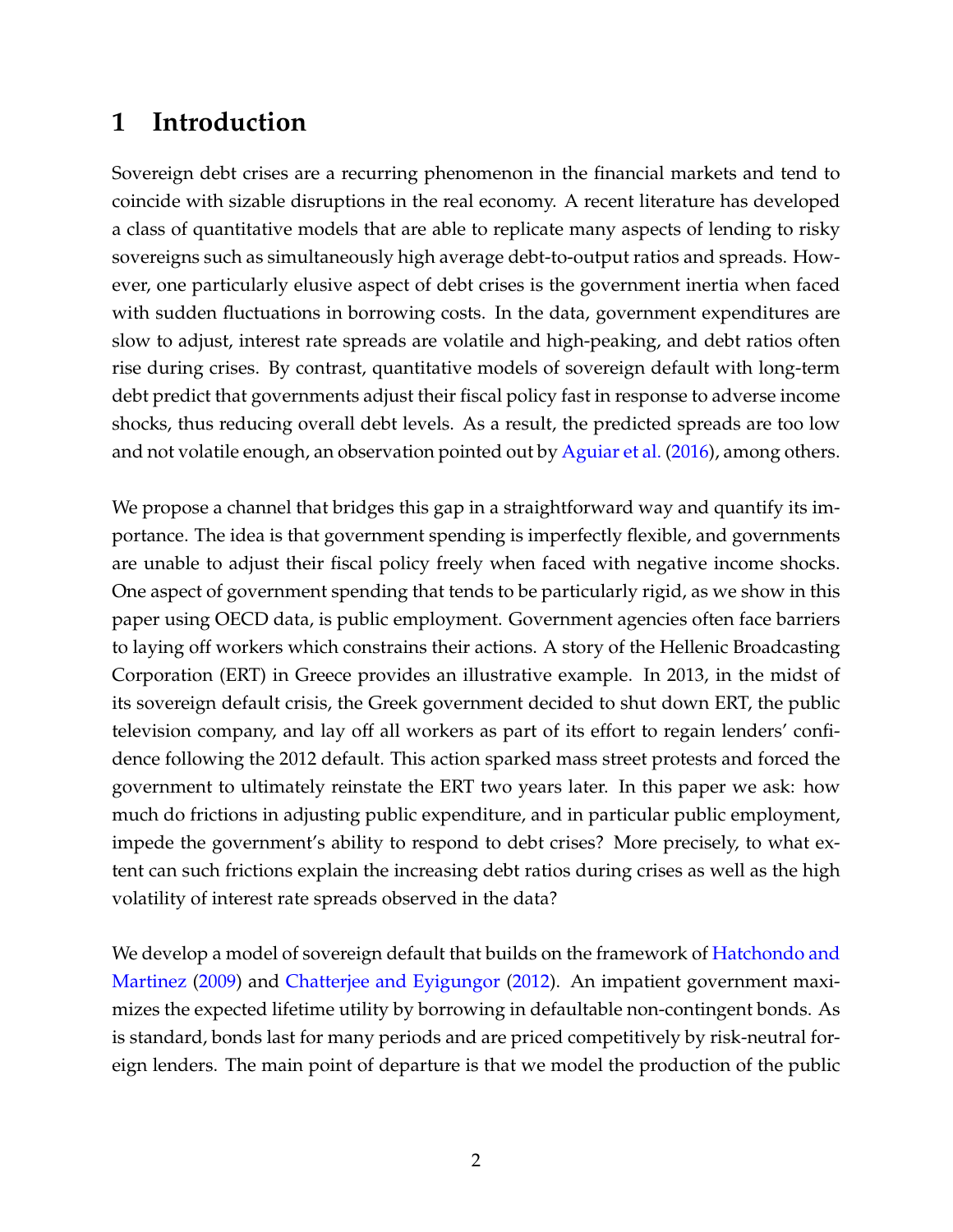good. The inputs to this production in the model are *intermediate government consumption*[1](#page-2-0) and *public labor*, following the decomposition used by the OECD Government Accounts. We assume that both inputs are persistent in their nature. That is, these expenses are subjected to an asymmetric adjustment cost. The government is always free to purchase more inputs, but incurs the adjustment cost in order to reduce the rigid expenditures. With this friction in mind, the government chooses an optimal combination of public labor and intermediate consumption, as well as the new level of debt, to maximize its expected utility over a stream of public goods.

To discipline the rigidity in both inputs, we use data on different types of government spending from the aforementioned OECD Government Accounts. We estimate the elasticity of public employment expenditure with respect to intermediate consumption controlling for its own lag around debt crises, in a panel of 36 OECD countries in years 1995- 2019. Our estimates indicate that public employment expenditure is only weakly related to intermediate government consumption and instead exhibits strong persistence. We use these estimates to calibrate our model for Mexico. Mexico is a frequent case study for sovereign default models and the volatility of its interest rate spread is much too high relative to what a standard model can predict [\(Aguiar et al.,](#page-34-0) [2016\)](#page-34-0).

As a main quantitative result, we find that our model generates a standard deviation of the spread of 1.82%, compared to 0.83% in the standard quantitative model. This accounts for about 70% of the gap between the standard model's prediction and its empirical counterpart of 2.21%. This result is mirrored by a reduced volatility of government deficit which aligns our model more closely with the data. To understand this finding, we contrast the simulated behavior of our model with the standard one around debt crises and defaults. Our main qualitative finding is that during these crises in our model the government increases its debt, "borrows into crises", whereas in the standard model it reduces it.

We identify two channels that lead to the "borrowing into debt crises" behavior: one is a direct effect of adjustment costs, while the other is an indirect effect that operates through equilibrium bond prices. The direct effect induces the country to maintain a borrowing buffer during good times and to use it during bad times. Simply put, it "borrows into crises" to reduce the cost of expenditure adjustments. The general equilibrium channel results in the government with adjustment costs facing a more favorable price sched-

<span id="page-2-0"></span> ${}^{1}$ Examples of intermediate government consumption are non-durable supplies, building rentals, energy, and military supplies.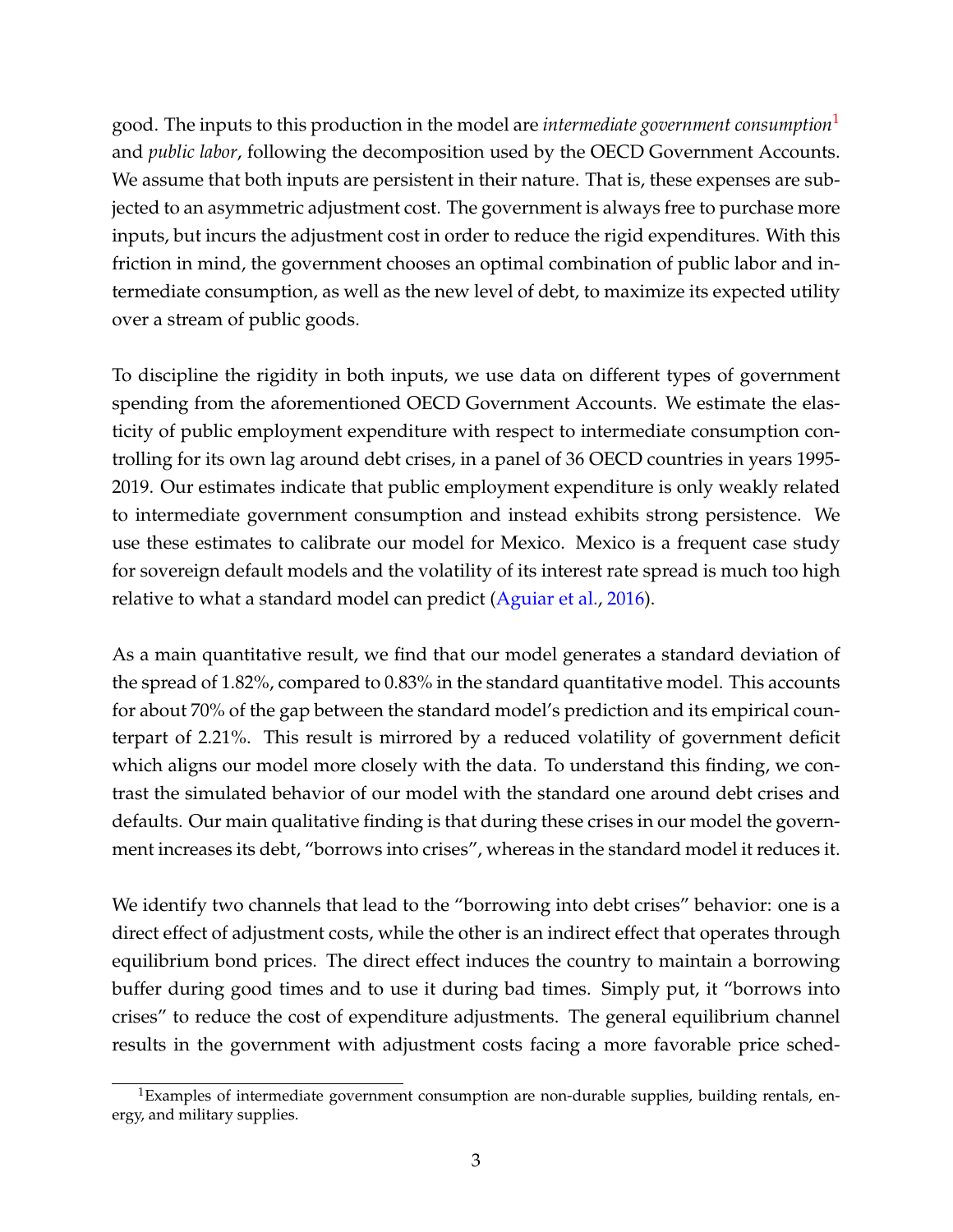ule, and lower default incentives, than the government without adjustment costs during crises. This in turn allows it to further pursue the strategy of "borrowing into crises". The reasoning behind the general equilibrium channel is that the buffer described above makes access to borrowing during downturns more valuable for a government with adjustment costs to spending than for one without them. This makes the country less willing to default which is reflected in a more favorable price schedule.<sup>[2](#page-3-0)</sup>

As a second benchmark, we compare the behavior of our model to one that features fixed public labor. We show that this benchmark is equivalent to the standard model aug-mented with non-homothetic preferences that feature a "minimum consumption" level.<sup>[3](#page-3-1)</sup> We show that the standard deviation of the spread in that model amounts to 1.34%, which represents about half of the improvement that our baseline model generates. Importantly, we show that while the fixed labor model indeed causes the government deficit to be less responsive to shocks in the run-up to debt crises, it does not qualitatively affect the path of government debt. Specifically, we show the debt level still declines in anticipation of the impending debt crisis, unlike in our model where it *increases*.

Our results hinge on the costly adjustment of inputs which is disciplined by two key empirical moments. First, we target the low elasticity of public employment expenditure to intermediate consumption. In our model, costly adjustment of public employment accounts for this low elasticity. Second, the data suggests that intermediate consumption expenditure is over 50% more variable than public employment expenditure. We achieve this target by pinning down the degree of rigidity in intermediate consumption relative to public employment expenditure. To show this, in an extension in Section [3.7,](#page-28-0) we calibrate a restricted version of our model where public employment is the only rigid input. In this calibration, intermediate consumption expenditure is 168% more variable than public employment expenditure. The government varies intermediate consumption aggressively to mitigate debt crises. This results in spread volatility that is barely higher than in the standard model without any rigidity in spending.

<span id="page-3-0"></span><sup>&</sup>lt;sup>2</sup>We also find that the default cost is greater in the specification with adjustment cost. This also contributes to making the price schedule more favorable for a country subject to adjustment costs. A question that remains is, if the default cost is greater in the adjustment cost specification then why is equilibrium borrowing not greater? The answer lies in the borrowing buffer in the adjustment cost specification. This buffer leads to less borrowing during good times which lowers average debt.

<span id="page-3-1"></span><sup>&</sup>lt;sup>3</sup>The recent quantitative sovereign default literature has used such preferences as a shortcut to make government deficit less responsive to the underlying fundamentals, see for example [Bocola and Dovis](#page-35-1) [\(2019\)](#page-35-1) and [Bianchi, Hatchondo and Martinez](#page-35-2) [\(2018\)](#page-35-2).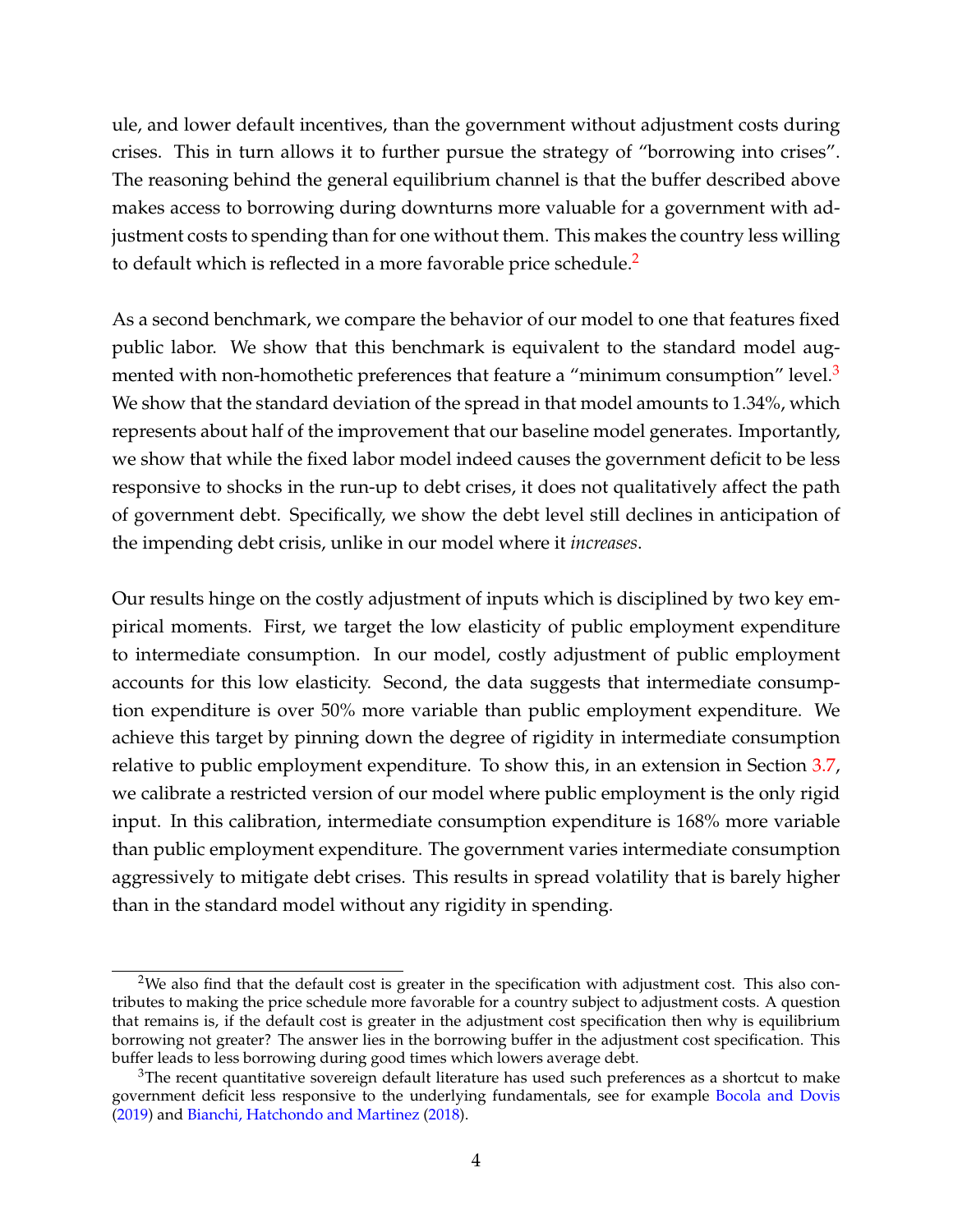An attractive feature of our model is that it allows us to identify the rigidity in government spending by targeting the elasticity of substitution inferred from the OECD data. Nevertheless, in Section [4](#page-30-0) of the paper we show that this model also maps easily into a simpler model that uses habit formation, a standard tool in quantitative macroeconomics. We discipline this model by targeting the autocorrelation of government expenditures for Mexico, i.e., an intertemporal elasticity. All quantitative and qualitative results are similar to the ones produced by our baseline model. We also show that the calibrated parameter for the habit falls within the range of the values estimated in [Fuhrer](#page-36-1) [\(2000\)](#page-36-1). We view this result as an "external validation" as well as a desirable simplification of our model that makes the mechanism we highlight easier for practitioners to apply.

The model presented in this paper contributes to our understanding of the recent European debt crisis in two ways. First, as we show in Section [5,](#page-32-0) countries in the OECD data tend to respond to adverse revenue shocks by increasing their debt levels, a result that standard models generally struggle to replicate [\(Paluszynski,](#page-36-2) [2021\)](#page-36-2). By contrast, this response is consistent with our model in which governments face frictions to adjusting their expenditures. Second, a number of European countries experienced high interest rate spreads, in excess of 10%. We show that the distribution of simulated spreads in our model has a fat upper tail, with positive mass extending up to the spread of 20%, while the two benchmark models we consider fail to generate any spreads higher than 8% on the equilibrium path.

### **1.1 Literature review**

This paper is closely related to the quantitative sovereign default literature, in particular one building on the seminal works of [Eaton and Gersovitz](#page-36-3) [\(1981\)](#page-36-3), [Aguiar and Gopinath](#page-35-3) [\(2006\)](#page-35-3) and [Arellano](#page-35-4) [\(2008\)](#page-35-4). [Chatterjee and Eyigungor](#page-35-0) [\(2012\)](#page-35-0) and [Hatchondo and Mar](#page-36-0)[tinez](#page-36-0) [\(2009\)](#page-36-0) introduce long-duration bonds to these models and show that it is an important element in accounting for the amounts of debt and average spreads observed in the data. However, [Aguiar et al.](#page-34-0) [\(2016\)](#page-34-0) point out that such models (with long-term debt) still fall short of replicating the interest rate spread *volatility* observed in the data for most sovereign defaulters other than Argentina.<sup>[4](#page-4-0)</sup>

Our calibration relates to [Bocola and Dovis](#page-35-1) [\(2019\)](#page-35-1) and [Bocola, Bornstein and Dovis](#page-35-5) [\(2019\)](#page-35-5).

<span id="page-4-0"></span> $4$ Argentina is a notable exception, as evidenced by the success of the [Chatterjee and Eyigungor](#page-35-0) [\(2012\)](#page-35-0) model, because it has an unusually volatile income process. See [Aguiar et al.](#page-34-0) [\(2016\)](#page-34-0) for more details.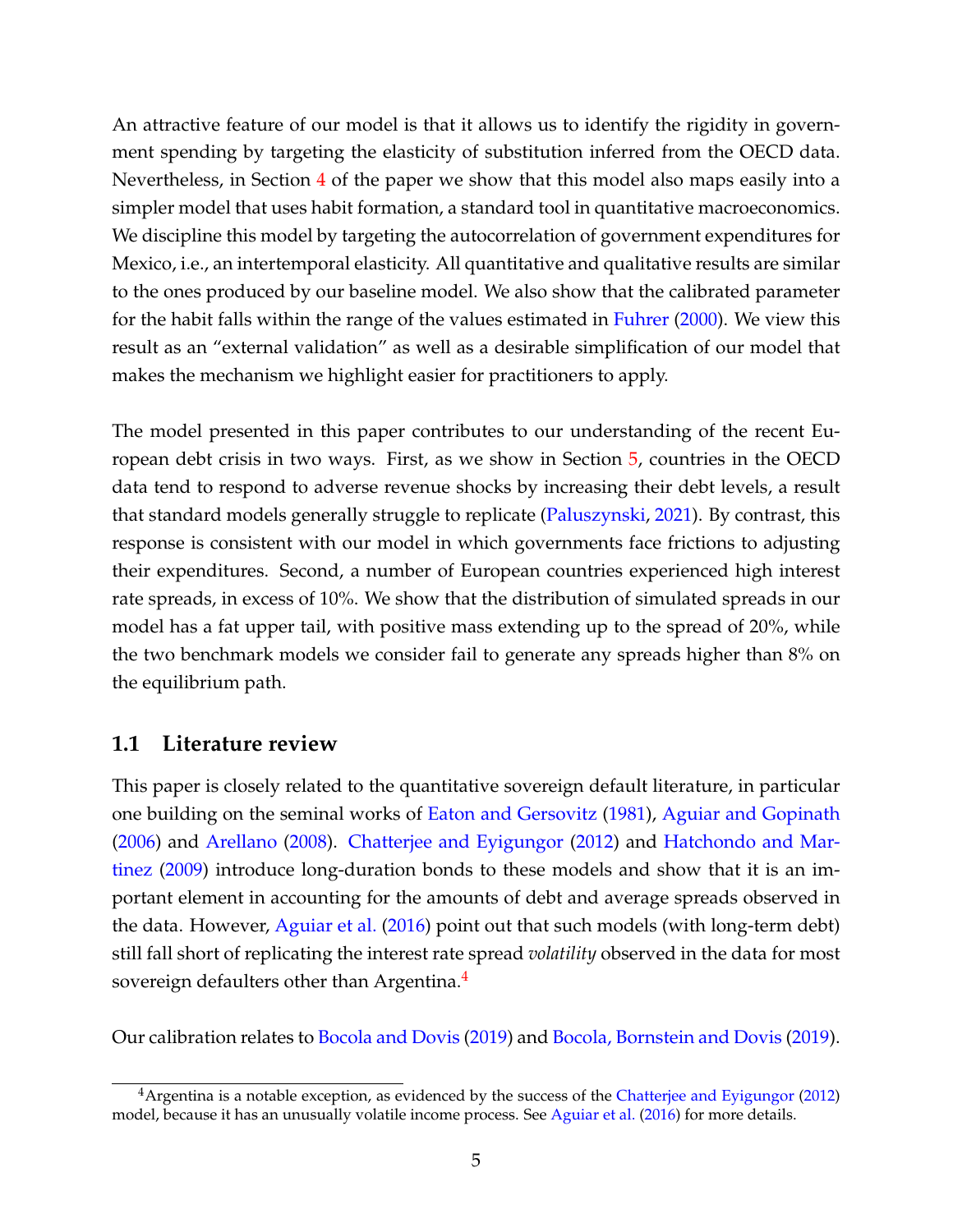Similarly to their work, we model the government budget constraint. We do so to highlight the role of government expenditure rigidities. In contrast to their work, which studies Eurozone countries, our application is for Mexico, a developing country. For this set of countries the overwhelming majority of the quantitative literature has calibrated to external public debt. As a result, we also target external public debt. Our calibration target reproduces the low spread volatility in the standard model highlighted in the literature, albeit slightly more volatile. Therefore, we view our calibration as giving the standard model the best chance to achieve the empirical spread volatility. While our model features a default driven by shocks to the country's own income, the empirical literature has pointed out that global factors are an important source of volatility in sovereign spreads [\(González-Rozada and Levy Yeyati,](#page-36-4) [2008\)](#page-36-4). In Appendix C we show that the standard model augmented with shocks to creditors' risk aversion alone is unable to elevate the bond spread volatility. As such, the source of the shocks is less important than the way governments respond to them, which is our primary object of interest.

Our paper is naturally not the first attempt to raise the volatility of the spread. [Aguiar](#page-35-6) [et al.](#page-35-6) [\(2021\)](#page-35-6) revisit a model with rollover crises and propose a new equilibrium selection mechanism to justify why bonds are often sold at large discounts. [Chatterjee and Eyigun](#page-35-7)[gor](#page-35-7) [\(2019\)](#page-35-7) obtain volatile spreads in a model with political frictions, while [Paluszynski](#page-36-2) [\(2021\)](#page-36-2) generates high standard deviation of the spread (especially relative to low mean) for Eurozone countries in a model with learning about rare disasters. Relative to these studies, we view the mechanism proposed in our paper as complementary and quantify its contribution to generating a volatile bond spread. In addition, other studies such as [Bocola and Dovis](#page-35-1) [\(2019\)](#page-35-1), [Bocola, Bornstein and Dovis](#page-35-5) [\(2019\)](#page-35-5) or [Bianchi, Hatchondo and](#page-35-2) [Martinez](#page-35-2) [\(2018\)](#page-35-2), also accomplish this goal, but they all use the "subsistence consumption" utility which is a special case of our model. As such, our paper contributes by generalizing (and quantifying) this increasingly popular modeling technique.

Our paper is also related to a number of studies that highlight why an indebted government might fail to deleverage when facing a crisis. [Conesa and Kehoe](#page-35-8) [\(2017\)](#page-35-8) show in a model with sudden stops that, under certain conditions, the government may "gamble for redemption" by optimally increasing its debt in a recession. Further, [Lorenzoni and](#page-36-5) [Werning](#page-36-5) [\(2019\)](#page-36-5) show that a model with equilibrium multiplicity à la [Calvo](#page-35-9) [\(1988\)](#page-35-9) can

<sup>&</sup>lt;sup>4</sup>Implicitly these two calibration targets correspond to two extremes on government tax policy. On the one extreme, targeting debt to GDP corresponds to the case where the government is able to use lump sum taxes. On the other extreme, debt to government revenues corresponds to the case where the tax rate is fixed to some value. Lump sum taxes offer more flexibility to the government leading to less variable spreads.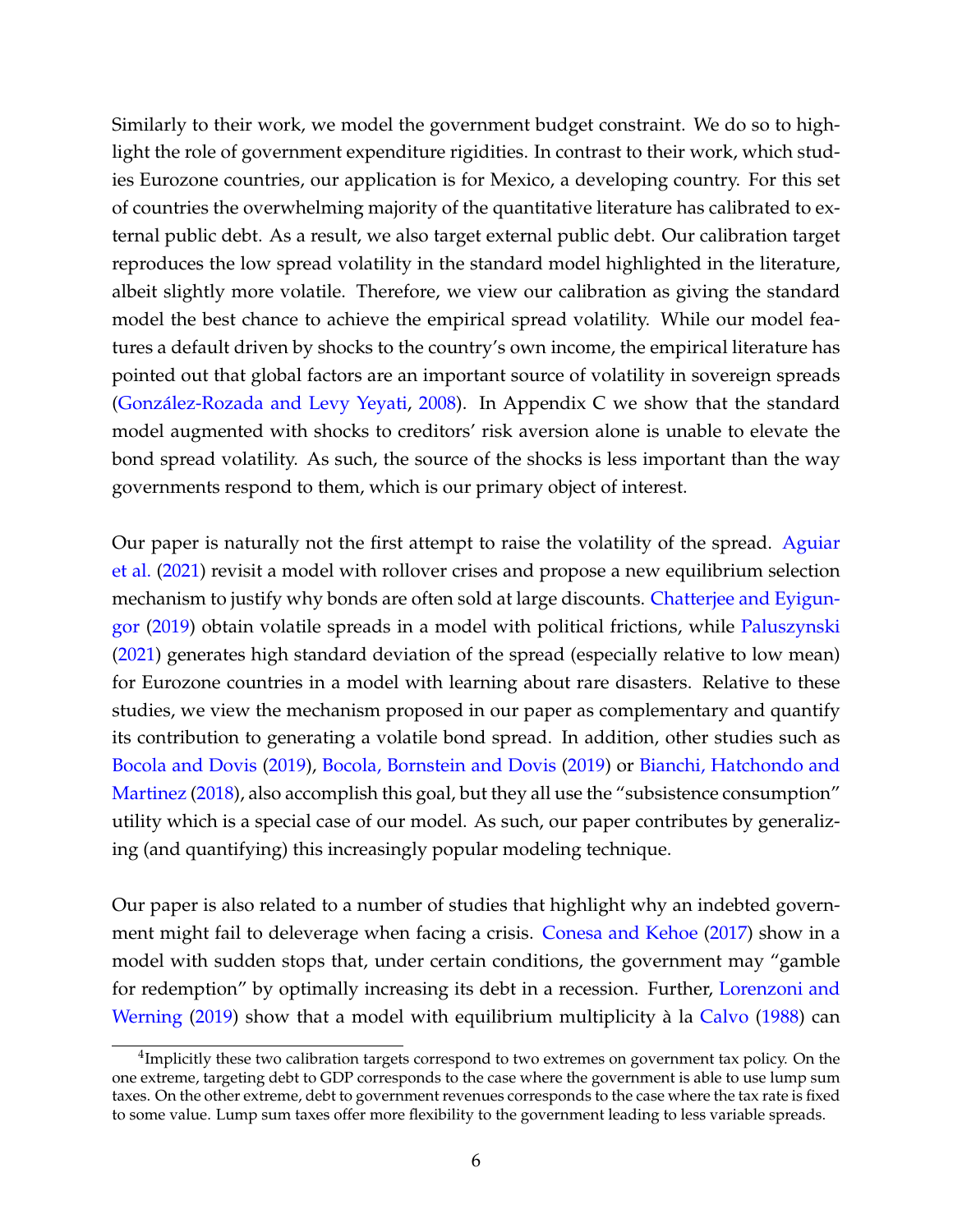also produce borrowing into crises. [Corsetti and Maeng](#page-35-10) [\(2020\)](#page-35-10) contrast these two types of multiplicity and show that the incentives to leverage during crises are stronger with the multiplicity à la Calvo (1988). [Müller, Storesletten and Zilibotti](#page-36-6) [\(2019\)](#page-36-6) achieve debt accumulation during a recession in a model with stochastic default cost, renegotiation, and hidden effort to conduct structural reforms. In contrast to these papers, the quantitative sovereign default literature cited above assumes the government is impatient.<sup>[5](#page-6-0)</sup> This assumption, while matching the data better, leads to countries deleveraging in debt crises. Notably, [Bocola, Bornstein and Dovis](#page-35-5) [\(2019\)](#page-35-5) achieve an increasing debt-to-GDP ratio at the beginning of a recession by using the "subsistence consumption" preferences. Finally, several recent papers, for example [Tirole](#page-36-7) [\(2015\)](#page-36-7), [Gourinchas, Martin and Messer](#page-36-8) [\(2020\)](#page-36-8), or [Corsetti, Erce and Uy](#page-35-11) [\(2019\)](#page-35-11), explain "borrowing in debt crises" with the presence of official lending by international financial institutions (IFIs) such as the IMF or the European Stability Mechanism. Our model abstracts from IFIs to isolate the role of "sticky" expenditures.

The remainder of this paper is structured as follows. Section [2](#page-6-1) introduces our model. Section [3](#page-10-0) presents the quantitative analysis of our model, along with main results and extensions. Section [4](#page-30-0) compares our main results to a simplified model with habit formation. Section [5](#page-32-0) provides some direct evidence for our main result from the panel consisting of OECD countries. Section [6](#page-33-0) concludes.

# <span id="page-6-1"></span>**2 Model**

In this section we present the main environment of our analysis.

### **2.1 Economic environment**

**Endowment process** Each period the economy receives a stochastic endowment  $Y_t$ . This process has the following autoregressive structure:

$$
\log Y_{t+1} = \rho \log Y_t + \epsilon_{t+1}.\tag{1}
$$

<span id="page-6-0"></span><sup>&</sup>lt;sup>5</sup>[Müller, Storesletten and Zilibotti](#page-36-6) [\(2019\)](#page-36-6) extend their model to include government impatience and GDP fluctuations. In this quantitative extension they achieve debt accumulation during crises. Their quantitative exercise differs from the quantitative sovereign default literature in two notable ways. First, it emphasizes low frequency GDP fluctuation. Second, the main source of default risk comes from stochastic default cost. As a result, it is not clear how their results would translate to an environment with high frequency GDP fluctuation. However, the driving forces behind their result could further improve the fit of borrowing dynamics in quantitative sovereign default models.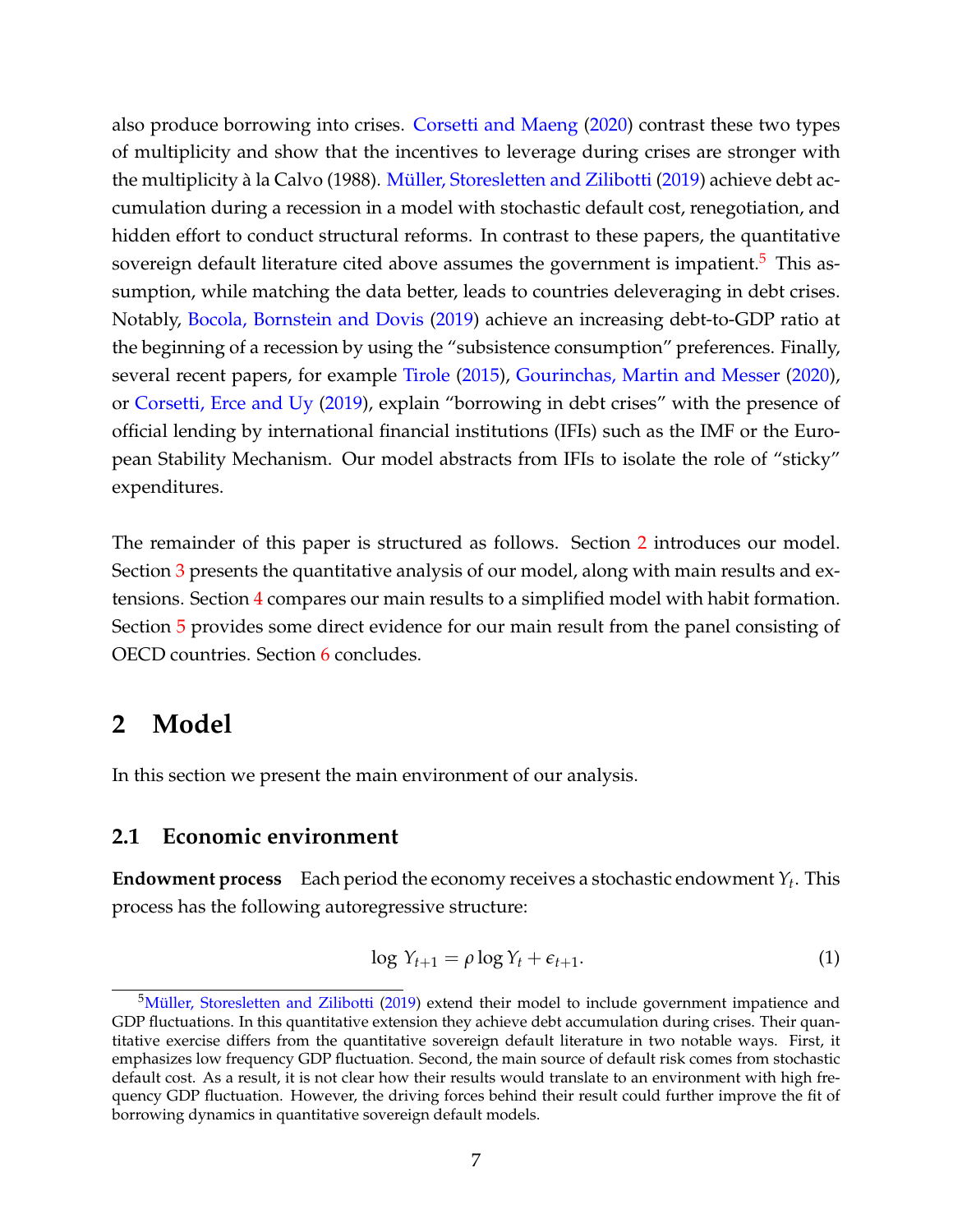The innovation term,  $\epsilon_{t+1}$ , is iid and is drawn from a normal distribution with zero mean and  $\sigma_{\epsilon}$  standard deviation. Parameter  $\rho$  is the usual autoregressive coefficient. Finally, the unconditional mean of the endowment process  $\mu_y$  is normalized to 1. Tax revenues are proportional to the endowment with tax rate *τ*. The history of endowments in period *t* is denoted  $Y^t = (Y_0, Y_1, ..., Y_t)$ .

**Preferences** The government values an uncertain stream of public goods  $\{\{G_t(Y^t)\}_{Y^t}\}_{t=0}^{\infty}$ using a utility function, given by:

$$
\mathbb{E}\sum_{t=0}^{\infty}\beta^tU(G_t(Y^t)).
$$

 ${\bf E}$  denotes the expectations on endowment process  $Y_t$  implied by the autoregressive structure specified above. We assume the function  $U(\cdot)$  is strictly increasing, concave and twice continuously differentiable. The discount factor is given by  $\beta \in (0,1)$ .

**Production Technology** The public good *G<sup>t</sup>* is produced using public labor *L<sup>t</sup>* , and an intermediate government consumption good *C<sup>t</sup>* , as inputs.[6](#page-7-0) The production function, denoted *G*(*L<sup>t</sup>* , *Ct*), takes the Cobb-Douglas form:

$$
G_t = G(C_t, L_t) = C_t^{\alpha} L_t^{1-\alpha}.
$$

where the weight in the production function, *α*, is calibrated in the quantitative analysis.

**Inputs Adjustment Friction** We assume that government expenditures have a degree of persistence, captured by the function

$$
H_t = \phi_0 C_t + (1 - \phi_0) w L_t
$$

*H<sup>t</sup>* can be thought of as a pool of legacy contracts consisting of both the employment contracts with public officials, as well as delivery and subscription contracts for intermediate government consumption. We assume a resource adjustment cost for *H<sup>t</sup>* which takes the following functional form:

$$
\phi_1 \min \left\{ \frac{H_t}{H_{t-1}} - 1, 0 \right\}.
$$

<span id="page-7-0"></span><sup>6</sup>This decomposition is guided by the classification in the OECD Government Accounts data. We elaborate on it, and use it in our quantitative analysis in Section [3.](#page-10-0)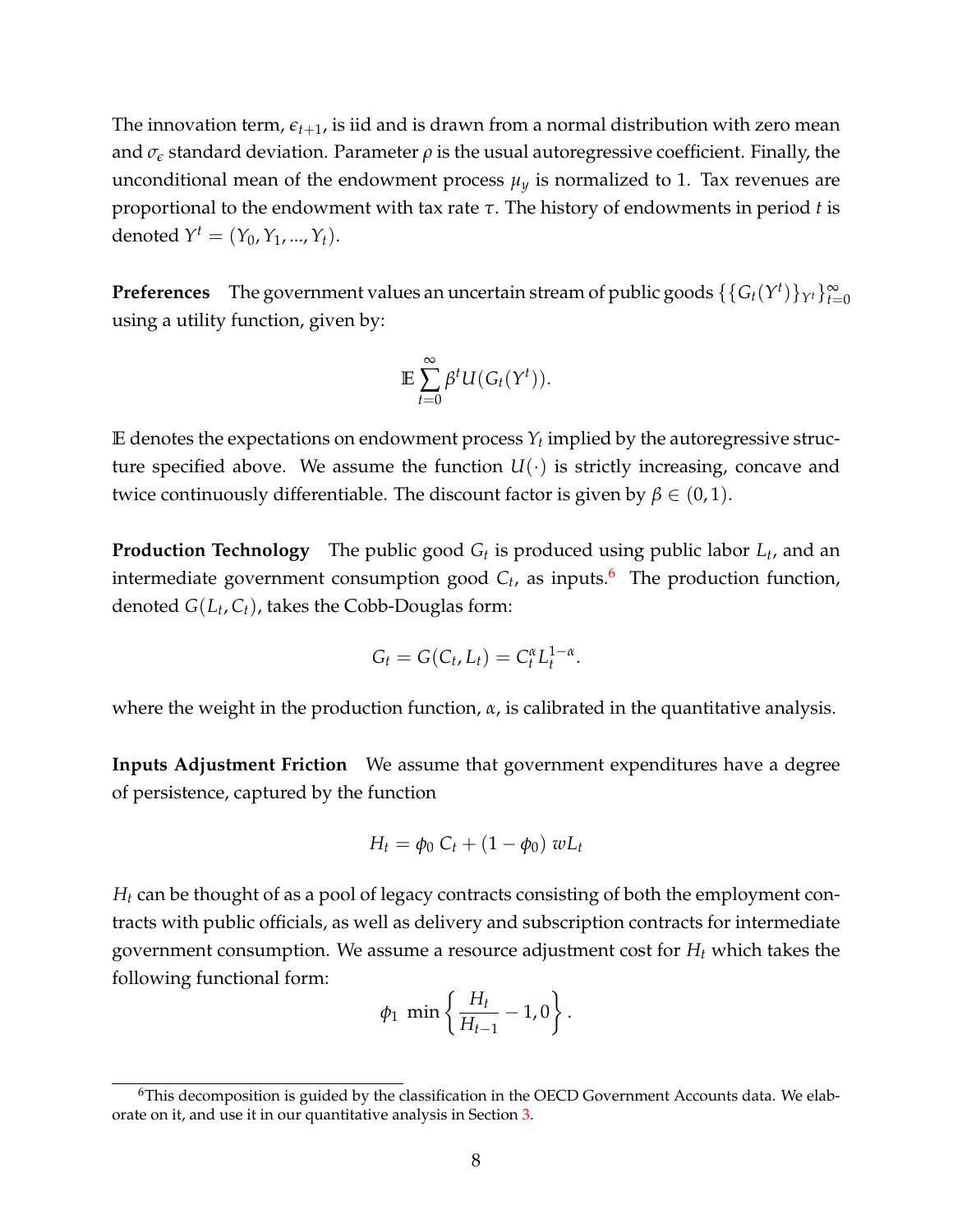That is, the cost applies only when input expenditure  $H_t$  is reduced. Then, the cost is proportional to the rate of decline of *H<sup>t</sup>* . The degree of proportionality, *φ*1, along with the weight on the intermediate consumption expenditure,  $\phi_0$ , are calibrated in the quantitative analysis.

**Debt and Default** The country enters each period with debt *B<sup>t</sup>* . A *δ* fraction of the debt matures and has to be repaid. Outstanding debt receives coupon *κ*. Finally, the government decides on debt issuance  $B_{t+1} - (1 - \delta)B_t$ . The price schedule in the recursive formulation, denoted  $Q$ , depends on borrowing  $B_{t+1}$ , weighted input cost  $H_t$ , and endowment *Y<sup>t</sup>* . Parameters *δ* and *κ* are specified in the quantitative analysis.

Default allows the country to entirely erase debt *B<sup>t</sup>* . However, there are two costs associated with default. First, there is resource cost  $Y - Y^d(Y)$  where  $Y^d(Y) = \min(Y, \bar{Y})^7$  $Y^d(Y) = \min(Y, \bar{Y})^7$ . That is, endowment can at most be  $\bar{Y}$  as a result of the default [\(Arellano,](#page-35-4) [2008\)](#page-35-4). The cost is linearly increasing in *Y* for values of *Y* larger than  $\bar{Y}$  and zero for values of *Y* less than  $\bar{Y}$ . Parameter  $\bar{Y}$  is calibrated in the quantitative analysis. Second, the government is temporarily excluded from financial markets. Re-entry occurs stochastically with per period probability *θ*.

#### **2.2 Decision Problem**

In this section we formalize the economic environment by stating the problem faced by market participants in recursive form. The government enters a period with debt *B*, legacy contracts *H*−1, and endowment realization *Y*.

**Government** The government that is current on its debt obligations decides between repayment or default. The value function is given by:

$$
W(B, H_{-1}, Y) = \max_{d \in \{0, 1\}} \left\{ d \ V^D(H_{-1}, Y) + (1 - d) V^R(B, H_{-1}, Y) \right\}
$$
 (2)

<span id="page-8-0"></span> $7$ Convex default cost is necessary to generate realistic average bond spreads in the model and has been given some empirical support by [Mendoza and Yue](#page-36-9) [\(2012\)](#page-36-9). Further, to generate realistic standard deviation of the spread the literature has utilized convex default costs with more curvature than the one offered by the [Arellano](#page-35-4) [\(2008\)](#page-35-4) one, see for example [Chatterjee and Eyigungor](#page-35-0) [\(2012\)](#page-35-0). We choose the [Arellano](#page-35-4) [\(2008\)](#page-35-4) default cost since understanding the determinants of the standard deviation of the spread is the main objective of this paper.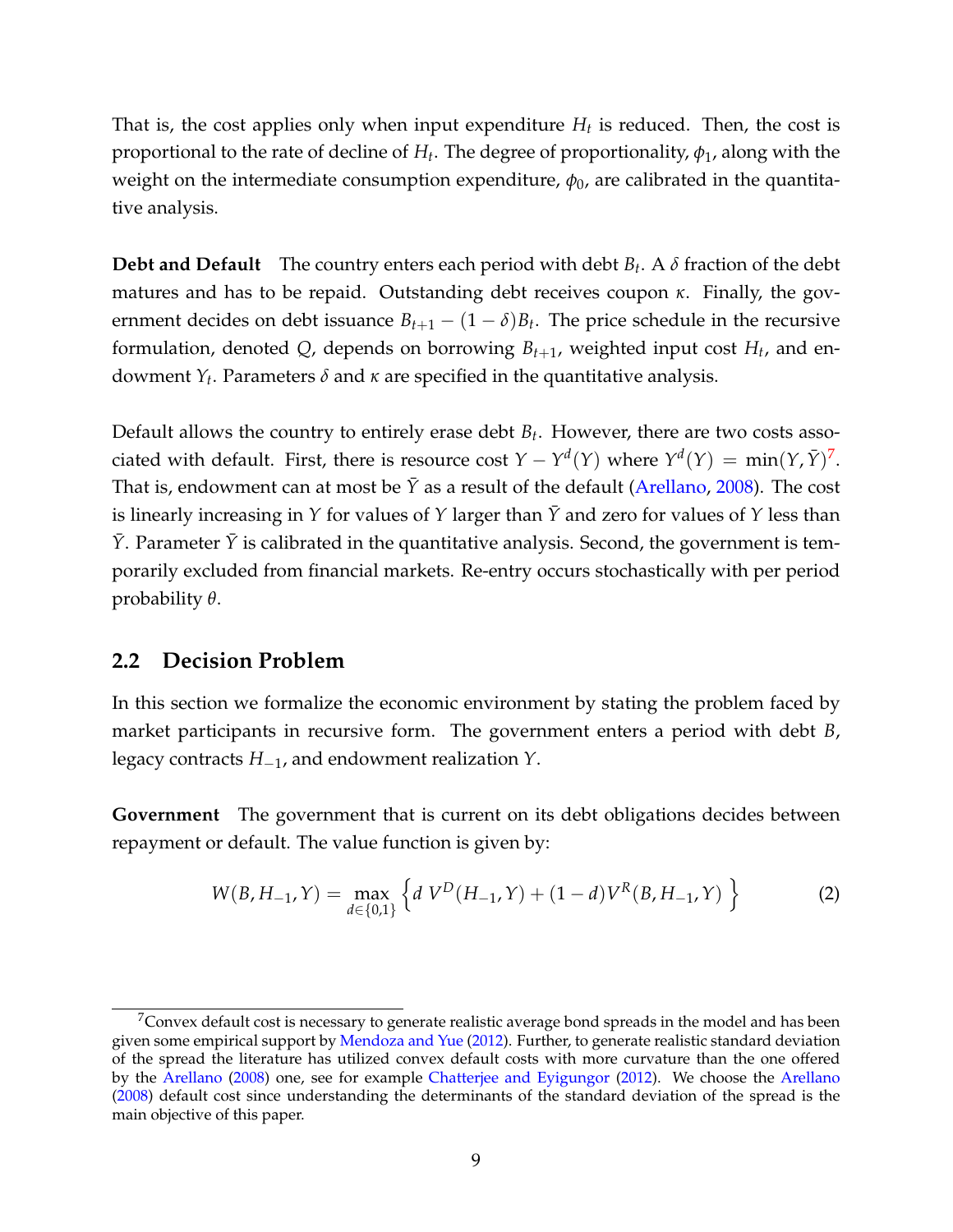Repayment  $(d = 0)$  allows the government to borrow. The value function is given by:

$$
V^{R}(B, H_{-1}, Y) = \max_{\substack{B' \ge 0, \\ C \ge 0, L \ge 0}} \left\{ U\left(C^{\alpha} L^{1-\alpha}\right) + \beta \mathbb{E}_{Y'|Y} W(B', H, Y')\right\}
$$
(3)

*subject to*

$$
C + wL = \tau Y - B(\delta + (1 - \delta)\kappa) + Q(B', H, Y)(B' - (1 - \delta)B) - \phi_1 \min \left\{ \frac{H}{H_{-1}} - 1, 0 \right\},\newline H = \phi_0 C + (1 - \phi_0) wL.
$$

A sovereign who defaults  $(d = 1)$  is excluded from international credit markets and has probability *θ* of being readmitted every subsequent period. The associated value is:

$$
V^{D}(H_{-1}, Y) = \max_{C \ge 0, L \ge 0} U\left(C^{\alpha} L^{1-\alpha}\right) + \beta \mathbb{E}_{Y'|Y}\left[\theta W(0, H, Y') + (1-\theta)V^{D}(H, Y')\right]
$$
(4)

*subject to*

$$
C + wL = \tau Y^{d}(Y) - \phi_1 \min \left\{ \frac{H}{H_{-1}} - 1, 0 \right\},\,
$$
  

$$
H = \phi_0 C + (1 - \phi_0) wL.
$$

**International Lenders** The lenders are assumed to be risk-neutral and perfectly competitive. The actuarially fair bond price that compensates them for default risk is:

$$
Q(B', H, Y) = \frac{1}{1+r} \mathbb{E}_{Y'|Y} \Big[ \left( 1 - d(B', H, Y') \right) \left( \delta + (1 - \delta)\kappa + (1 - \delta)Q(B'', H', Y') \right) \Big] \tag{5}
$$
  
where  

$$
B'' = B'(B', H, Y')
$$

 $H' = H(B', H, Y')$ 

**Definition 1** *A Markov Perfect Equilibrium for this economy consists of the government value* functions W(B, H\_<sub>1</sub>, Y), V<sup>R</sup>(B, H\_<sub>1</sub>, Y), V<sup>d</sup>(H\_<sub>1</sub>, Y); policy functions C(B, H\_<sub>1</sub>, Y), L(B, H\_<sub>1</sub>, Y),  $B'(B, H_{-1}, Y)$ ,  $H(B, H_{-1}, Y)$ ,  $d(B, H_{-1}, Y)$ ; and bond price schedule  $Q(B', H, Y)$  such that:

- *1. Policy function d solves the government's default-repayment problem.*
- 2. Policy functions  $\{C, L, B', H\}$  solve the government's consumption-saving problem.
- *3. Bond price function Q is such that international lenders make zero profit in expectation.*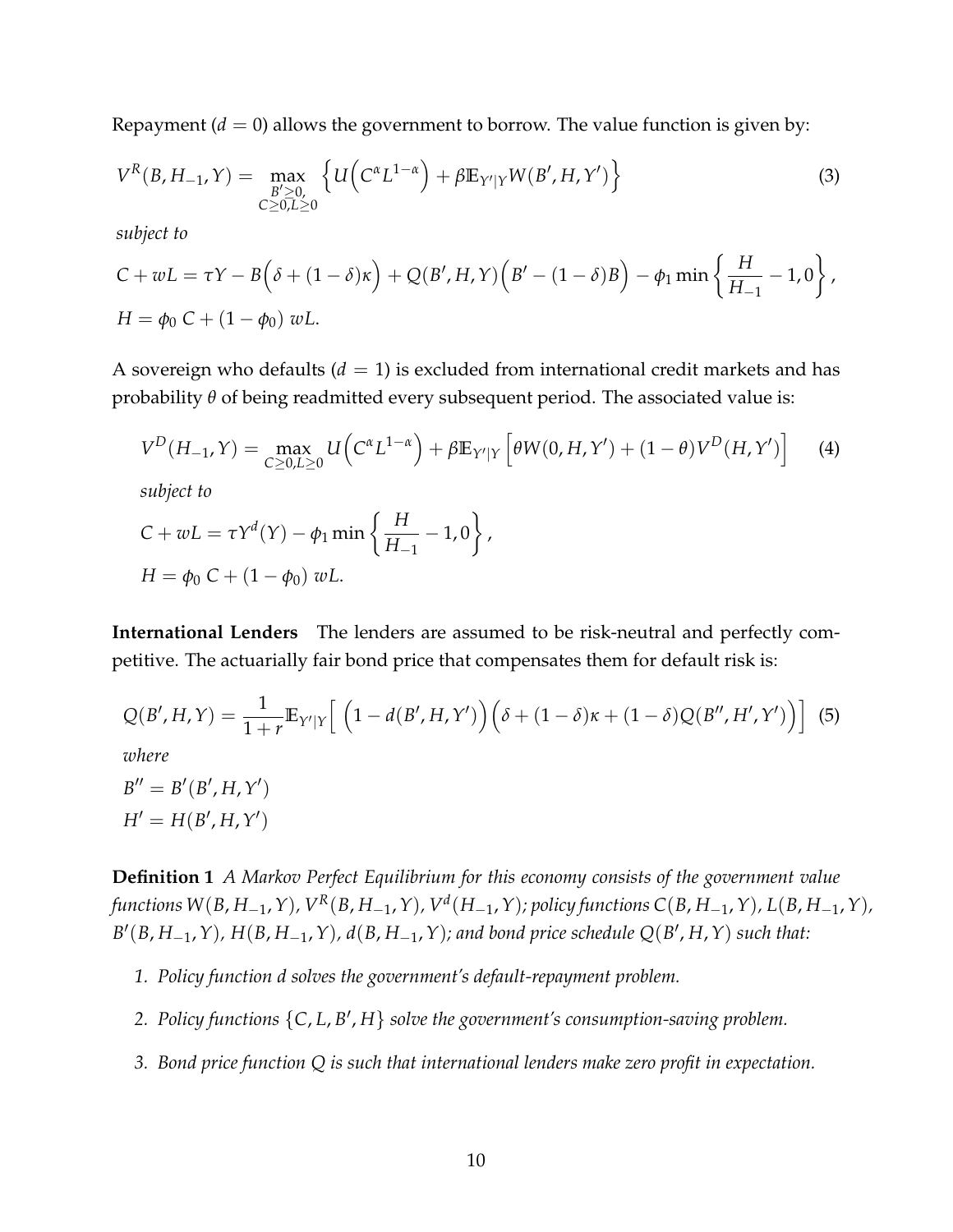# <span id="page-10-0"></span>**3 Quantitative analysis**

In this section we take the model to data by choosing parameter values. We calibrate the model to Mexico, which is a common subject of interest in the sovereign default literature [\(Aguiar et al.,](#page-34-0) [2016\)](#page-34-0), and at the same time is a member of the OECD, providing us with rich data on different subcategories of government spending. As is common in the literature, some parameters are set externally to standard values, while others are selected to match certain empirical moments.

## **3.1 Parameters set externally**

**Preferences** Each period is assumed to be one year. We assume a CRRA utility function of the form  $U(G) = \frac{G^{1-\gamma}}{1-\gamma}$  $\frac{G^2}{1-\gamma}$ , with the risk aversion parameter  $\gamma$  set to 2.

**Endowment** The persistence *ρ* of Mexico's annual GDP is 0.65, estimated using data from 1980, while the standard deviation of innovations *σ* is 0.03. The tax rate *τ* is set at 0.1 which is the average central government tax revenue to GDP as reported by the World Bank's WDI database.

**Sovereign Debt** The risk-free interest rate is set to 4% (annual value) and the probabil-ity of re-entry after default is fixed at 0.33, following [Richmond and Dias](#page-36-10) [\(2009\)](#page-36-10) who find that the median time to re-enter the credit market was 3 years in 1980-2005. To select the values for parameters that describe Mexico's debt structure we adhere closely to the calibration in related papers, such as [Aguiar et al.](#page-34-0) [\(2016\)](#page-34-0) or [Bianchi, Hatchondo and Martinez](#page-35-2) [\(2018\)](#page-35-2). The maturing probability *δ* is set to 0.285, while the (annual) coupon rate *κ* is 5%.

<span id="page-10-1"></span>Table [1](#page-10-1) summarizes the calibration of parameters selected outside the model equilibrium.

| Parameter Meaning |                        | Value |
|-------------------|------------------------|-------|
| $\gamma$          | Risk aversion          | 2     |
| Η                 | Prob. of exiting excl. | 0.333 |
| δ                 | Bond maturity prob.    | 0.285 |
| κ                 | Coupon rate            | 0.05  |
| r                 | Risk-free rate         | 0.04  |
| $\tau$            | Tax rate               | 0.1   |
| 712               | Wage rate              |       |

Table 1: Parameters calibrated externally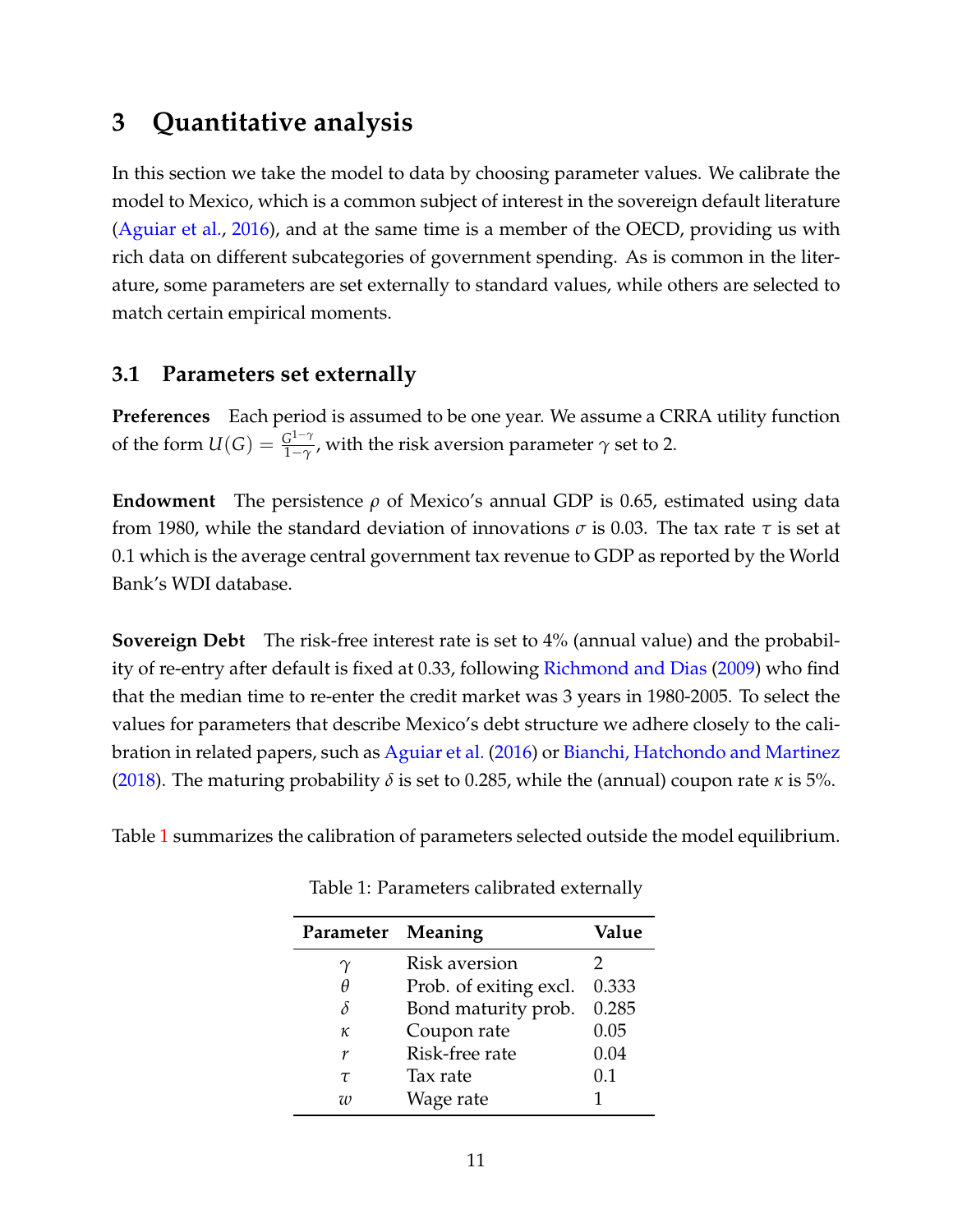Notice that we assume for simplicity that the wage rate is fixed at 1, which is an extreme form of wage rigidity as in [Bianchi, Ottonello and Presno](#page-35-12) [\(2021\)](#page-35-12).

#### **3.2 Solving the model**

Sovereign default models with long-term debt have substantial difficulties in achieving convergence. The literature proposes a number of solution methods including interpolation of borrowing decision [\(Hatchondo and Martinez,](#page-36-0) [2009\)](#page-36-0), noise in the endowment process [\(Chatterjee and Eyigungor,](#page-35-0) [2012\)](#page-35-0), and noise in defaulting and borrowing [\(Dvorkin et](#page-36-11) [al.,](#page-36-11) [2021\)](#page-36-11). This paper follows [Dvorkin et al.](#page-36-11) [\(2021\)](#page-36-11) by considering the discrete choices of defaulting and borrowing and introducing nested logistic shocks in these decisions (see Appendix A for the detailed formulation of our model with noise). The correlation of these shocks is fixed at a low value and the variance is set to the smallest value that allows for computation of the Markov Perfect Equilibrium. To make sure that the noise is not the driver of our main results, we hold these parameters constant for all variants of the model considered in the paper. In addition, Appendix B shows that, at least for the frictionless version of our model, the noise does not distort any of the quantitative results.

### **3.3 Calibrating the structural parameters**

The remaining five parameters  $(\beta, \bar{Y}, \alpha, \phi_0, \phi_1)$  are calibrated jointly using the simulated method of moments. The economy's endowment is simulated for 2 million periods, with the first 100 observations dropped. We also drop the observations for periods where the country is either in default or was in default less than 5 years prior. Five moments are used to identify the parameters. Two of them are related to the quantity and pricing of Mexico's debt. The other three are based on statistical relationships between the two subcomponents of government expenditure inferred from the OECD Government Accounts.

**Debt Moments** We match Mexico's average debt to GDP and bond spread.<sup>[8](#page-11-0)</sup> [Aguiar et](#page-34-0) [al.](#page-34-0) [\(2016\)](#page-34-0) report Mexico's average external debt/GDP in the data as  $16\%$ . Further, [Cruces](#page-36-12) [and Trebesch](#page-36-12) [\(2013\)](#page-36-12) report the average haircut in the 1978-2010 period as 29.72%. Because our model does not account for the possibility of debt renegotiation, we follow [Chatterjee](#page-35-0) [and Eyigungor](#page-35-0) [\(2012\)](#page-35-0) and only consider the "unsecured" portion of government debt

<span id="page-11-0"></span> ${}^8$ Measured as *B*/*Y* and  $(\lambda + (1 - \lambda)z)/Q - \lambda - r^f$ , where *Q* is current period borrowing price, respectively.

<span id="page-11-1"></span> $9$ This corresponds to the average public and publicly guaranteed external debt stocks since 2000 (WDI data). We focus on external debt, as well as the decomposition of the final consumption expenditure of the government, because our model is not suited to address the questions of transfers and redistribution.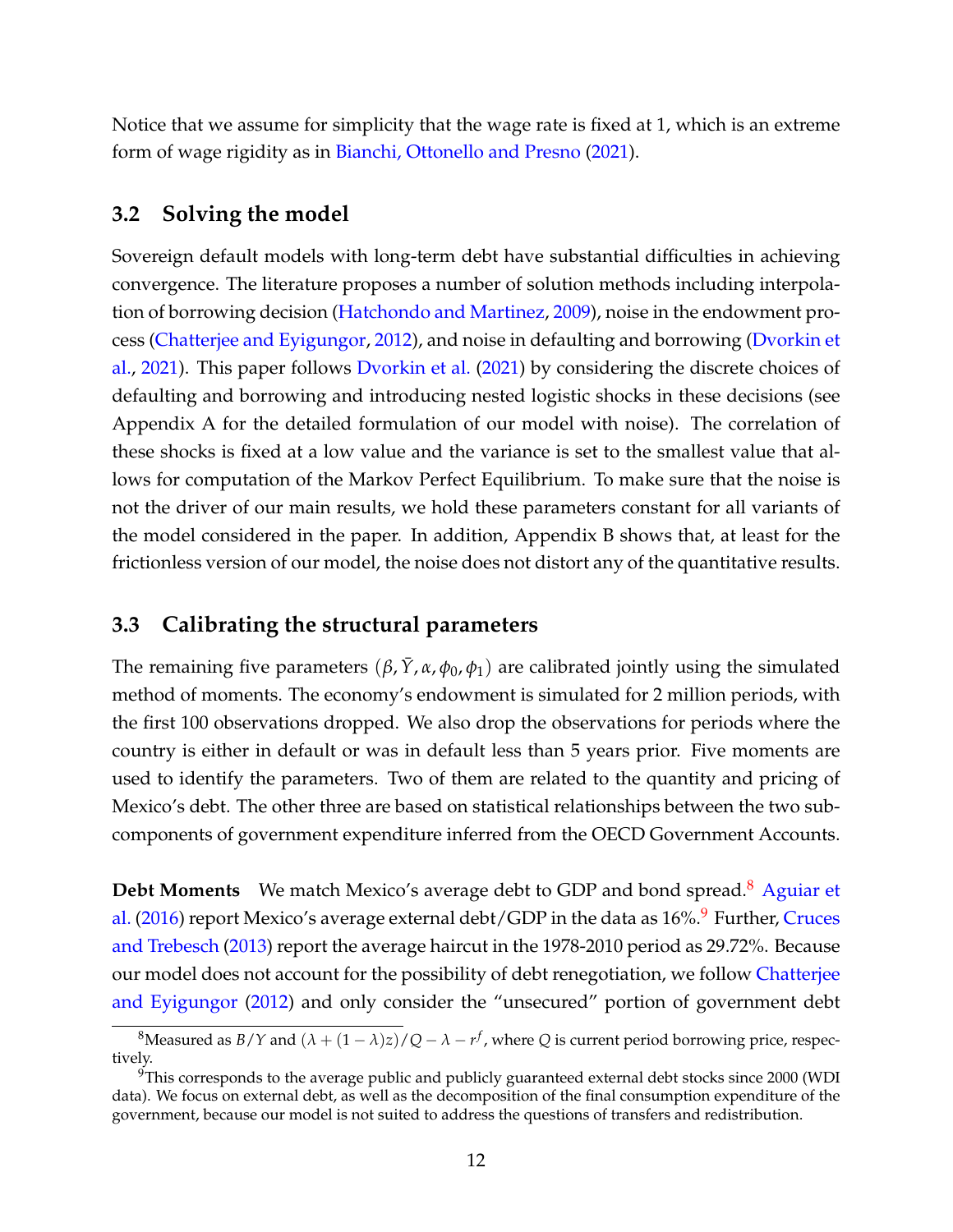which we round to 4.8% of GDP or 48% of government revenues (in Appendix D, we explore the sensitivity of our results to this moment by assuming a higher average debt target). Average Mexican bond spread, as measured by EMBI, from 1994 to 2019 was 3% which we set as our target.<sup>[10](#page-12-0)</sup>

**Government Consumption Moments** To inform parameters that determine the government's choices over the two types of expenditure, we use the OECD Government Accounts. This source provides us with annual data on the subcomponents of central government spending for 36 OECD member countries in years 1995-2019. In particular, we focus on two major components of Final Government Consumption (by transaction):

- 1. Intermediate government consumption, which we denote *Ci*,*<sup>t</sup>* ,
- 2. Compensation of public employees, which we denote  $\overline{wL}_{i,t}$ .<sup>[11](#page-12-1)</sup>

We focus on these two components because they constitute on average over 90% of the Final Government Consumption Expenditure across OECD countries (Appendix E provides more details on the decomposition of government consumption, along with some summary statistics). These time series are made real using GDP deflator. Further, we de-trend them using each respective country's log-linear real GDP trend. We consider all OECD countries, rather than Mexico's data alone.<sup>[12](#page-12-2)</sup> This is because Mexican data series are short making the moments less informative.

To inform *α*, the parameter representing weight on intermediate consumption in the production function for the public good, we target the mean share of public employment expenditure in total government expenditure, averaged across countries:

average labor share 
$$
= \frac{1}{N_c} \sum_{i=1}^{N_c} \left( \frac{\frac{1}{T_i} \sum_{t=1}^{T_i} \overline{w} \overline{L}_{i,t}}{\frac{1}{T_i} \sum_{t=1}^{T_i} \overline{w} \overline{L}_{i,t} + \frac{1}{T_i} \sum_{t=1}^{T_i} C_{i,t}} \right).
$$

In the OECD panel, public employment spending accounts for 63% of government consumption on average. For the 17 years of Mexican data this number is close to it, at 69%.

<span id="page-12-0"></span> $10$ EMBI is a composite index of the performance of foreign-denominated bonds of emerging economies, relative to those of developed markets. Because we focus on external debt, and because almost all of Mexico's foreign denominated debt is externally held, EMBI is the most appropriate measure of the spread in our case.

<span id="page-12-1"></span> $11$ Due to data limitations, we are unable to separately observe the changes in public sector wages and employment for sufficiently many countries over long enough time period. For this reason, we treat them as a joint compensation variable throughout this analysis.

<span id="page-12-2"></span> $12$ We exclude Chile and Colombia due to the missing Government Accounts data.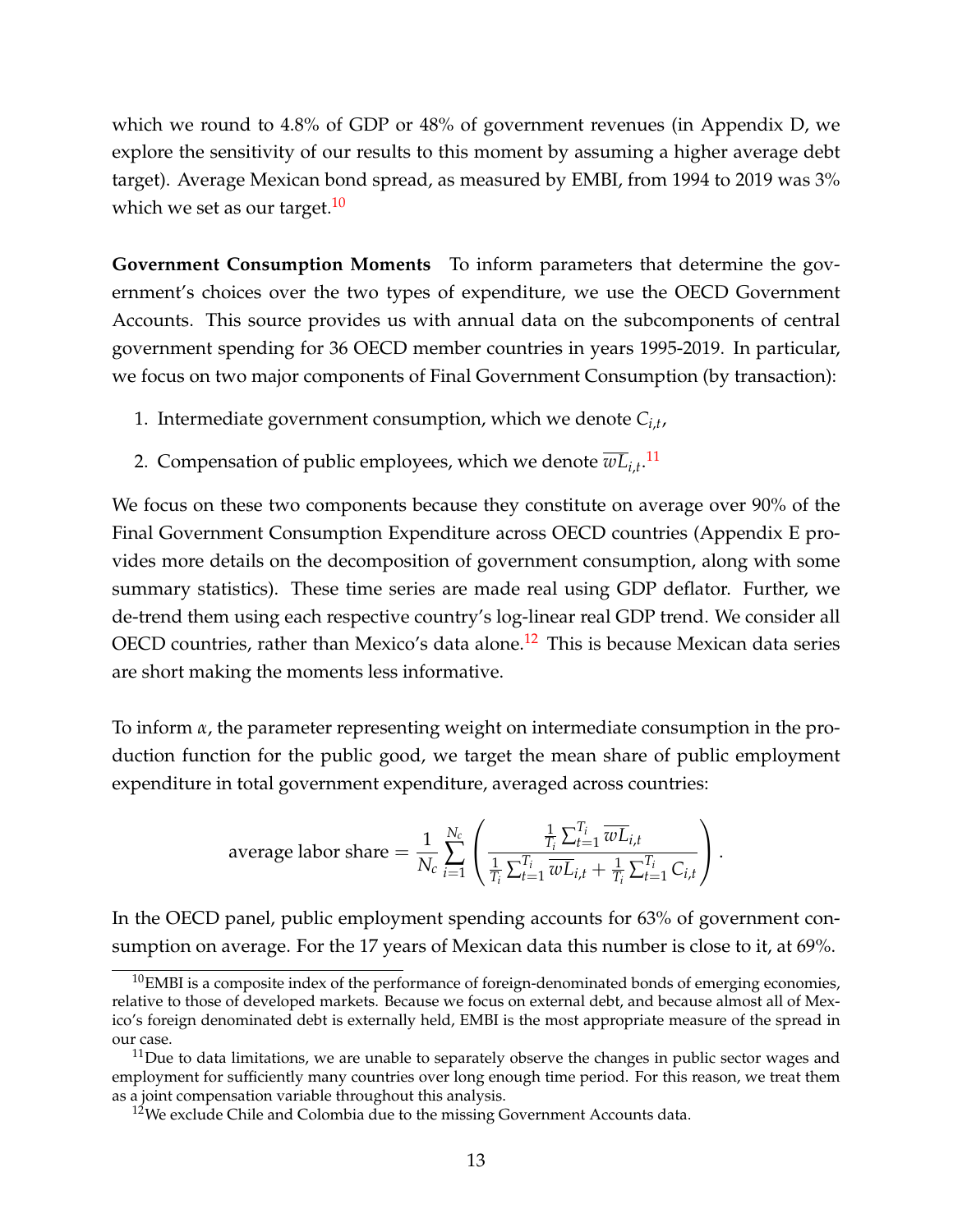To calibrate  $\phi_0$  and  $\phi_1$ , the parameters that drive the adjustment cost for long-term government contracts, we jointly use two separate moments that are informative about the relationship between the two inputs into the production of government good. The first moment is the ratio of standard deviations of logged inputs, averaged across countries:

<span id="page-13-0"></span>ratio of input standard deviations (avg) 
$$
= \frac{1}{N_c} \sum_{i=1}^{N_c} \left( \frac{\text{st. dev.} \left( \log(C_{i,t}) \right)}{\text{st. dev.} \left( \log(\overline{wL}_{i,t}) \right)} \right).
$$

In our sample, detrended logged intermediate consumption is on average 64% more variable than detrended logged public employment expenditure.

The second moment is the elasticity of public employment expenditure with respect to intermediate public consumption which arises from running the following regression:

$$
\log\left(\overline{wL}_{i,t}\right) = \hat{\alpha}_0 + \hat{\alpha}_1 \log\left(\overline{wL}_{i,t-1}\right) + \hat{\alpha}_2 \log\left(C_{i,t}\right)
$$
  
+
$$
\hat{\alpha}_3 \log\left(\overline{wL}_{i,t-1}\right) \times crisis_{i,t} + \hat{\alpha}_4 \log\left(C_{i,t}\right) \times crisis_{i,t} + \hat{\alpha}_5 crisis_{i,t} + u_i + e_{i,t}
$$
 (6)

We use a form of indirect inference to inform the adjustment cost parameters. To do so, we pose an auxiliary specification [\(6\)](#page-13-0) which captures the observed statistical relationship between compensation of public employees and intermediate consumption. Our model naturally generates persistence in the compensation of employees variable, which is why we use a dynamic regression that controls for its lagged value. It is also important to distinguish between adjustments to government spending around crises and normal times. For this reason, our specification includes a crisis dummy variable,  $^{13}$  $^{13}$  $^{13}$  by itself as well as interacted with the main two regressors. We will target the elasticity of public employment expenditure with respect to intermediate consumption around debt crises,  $\hat{\alpha}_2 + \hat{\alpha}_4$ .

We estimate the regression equation [\(6\)](#page-13-0) jointly for the 36 OECD countries using country fixed effects *u<sup>i</sup>* . The first column in Table [2](#page-14-0) presents the results of the fixed effects estimation. A 1% increase in lagged public employment expenditure during normal times is associated with a 0.79% increase in contemporaneous public employment expenditure. Public employment expenditure is therefore quite persistent in our data. Interestingly, in-

<span id="page-13-1"></span> $13$ We associate a crisis with a peak of the bond spread (local maximum). In addition, we require that the level of the spread be at least one standard deviation above the mean for the given country (the results are very similar for the case of two standard deviations). Finally, we identify a crisis episode as  $\pm 1$  period around the peak.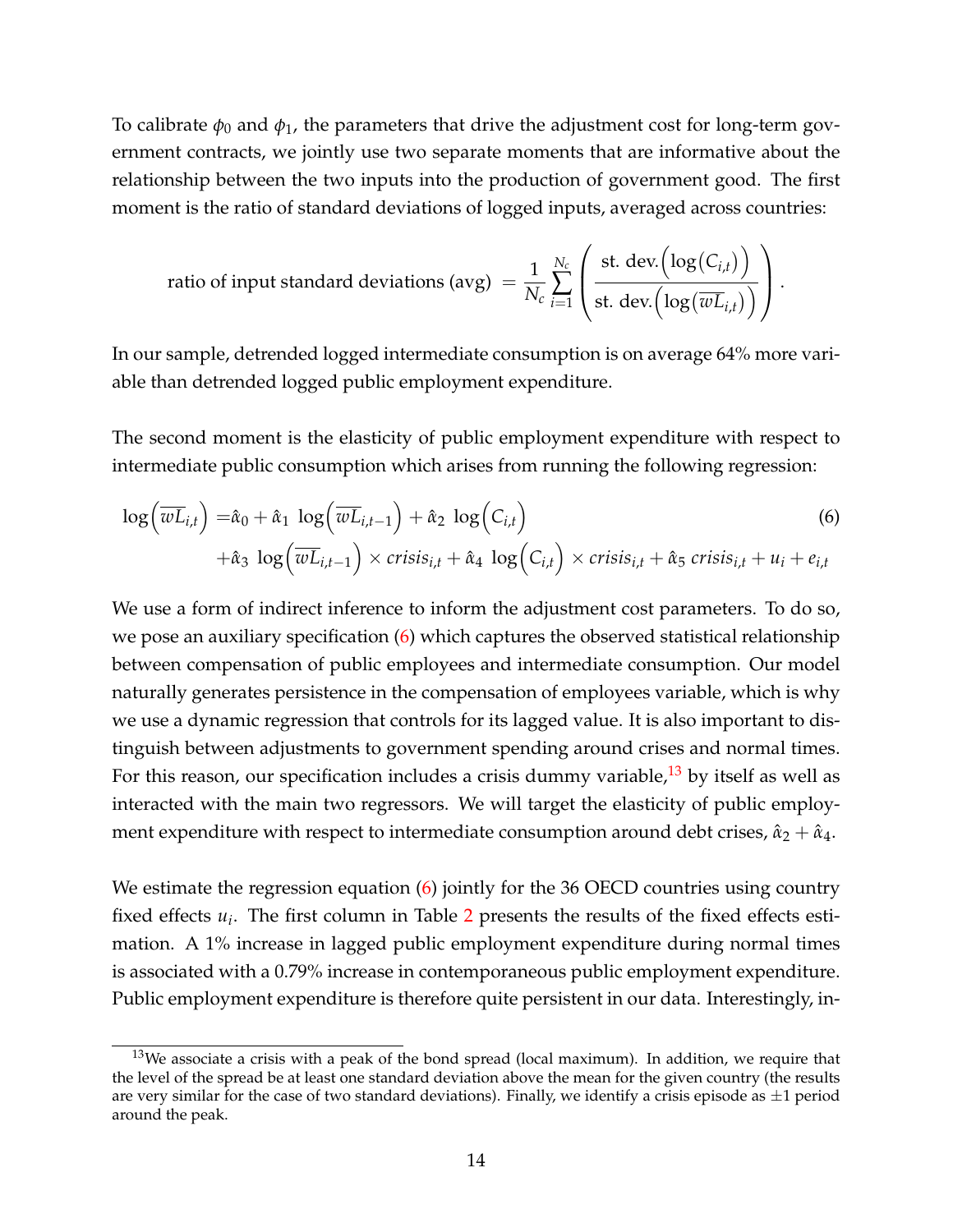|                                                               | <b>Fixed Effects</b>                   | Arellano-Bond                           |
|---------------------------------------------------------------|----------------------------------------|-----------------------------------------|
| VARIABLES                                                     | $\log(\overline{wL}_{i,t})$            | $\log \left(\overline{wL}_{i,t}\right)$ |
|                                                               |                                        |                                         |
| $\log\left(\overline{wL}_{i,t-1}\right)$                      | $0.788***$                             | $0.680***$                              |
|                                                               | (0.019)                                | (0.032)                                 |
| $\log(C_{i,t})$                                               | $0.130***$                             | $0.212***$                              |
|                                                               | (0.015)                                | (0.021)                                 |
| $\log \left(\overline{wL}_{i,t-1}\right) \times crisis_{i,t}$ | $-0.045***$                            | $-0.037***$                             |
|                                                               | (0.013)                                | (0.013)                                 |
| $\log(C_{i,t}) \times crisis_{i,t}$                           | $0.024**$                              | $0.031***$                              |
|                                                               | (0.012)                                | (0.012)                                 |
| $crisis_{i,t}$                                                | $-0.054$                               | $-0.012$                                |
|                                                               | (0.036)                                | (0.038)                                 |
| Constant                                                      | $-0.186***$                            | $-0.224***$                             |
|                                                               | (0.055)                                | (0.085)                                 |
| Observations                                                  | 761                                    | 726                                     |
| Number of countries                                           | 36                                     | 36                                      |
|                                                               | Standard errors in parentheses         |                                         |
|                                                               | *** $p<0.01$ , ** $p<0.05$ , * $p<0.1$ |                                         |

<span id="page-14-0"></span>Table 2: Estimated law of motion for public employment

termediate consumption does not co-move strongly with public employment spending. Specifically, a 1% increase in intermediate government consumption during normal times is associated with a 0.13% increase in contemporary public employment expenditure.

We furthermore find that the effect of crisis times on these coefficient estimates is relatively modest, albeit statistically significant. As is intuitive, a debt crisis reduces the persistence of public employment expenditure and magnifies the effect of contemporary spending on intermediate consumption (i.e. a reduction in intermediate consumption is associated with higher reduction in contemporary public wage bill).

Dynamic panel regressions, i.e. specifications that contain at least one lag of the dependent variable, suffer from a well-known endogeneity problem. To correct for this endogeneity, we also use the estimator proposed by [Arellano and Bond](#page-35-13) [\(1991\)](#page-35-13). The second column in Table [2](#page-14-0) presents the results of running this specification. The elasticity of public employment expenditure with respect to its lag during normal times becomes slightly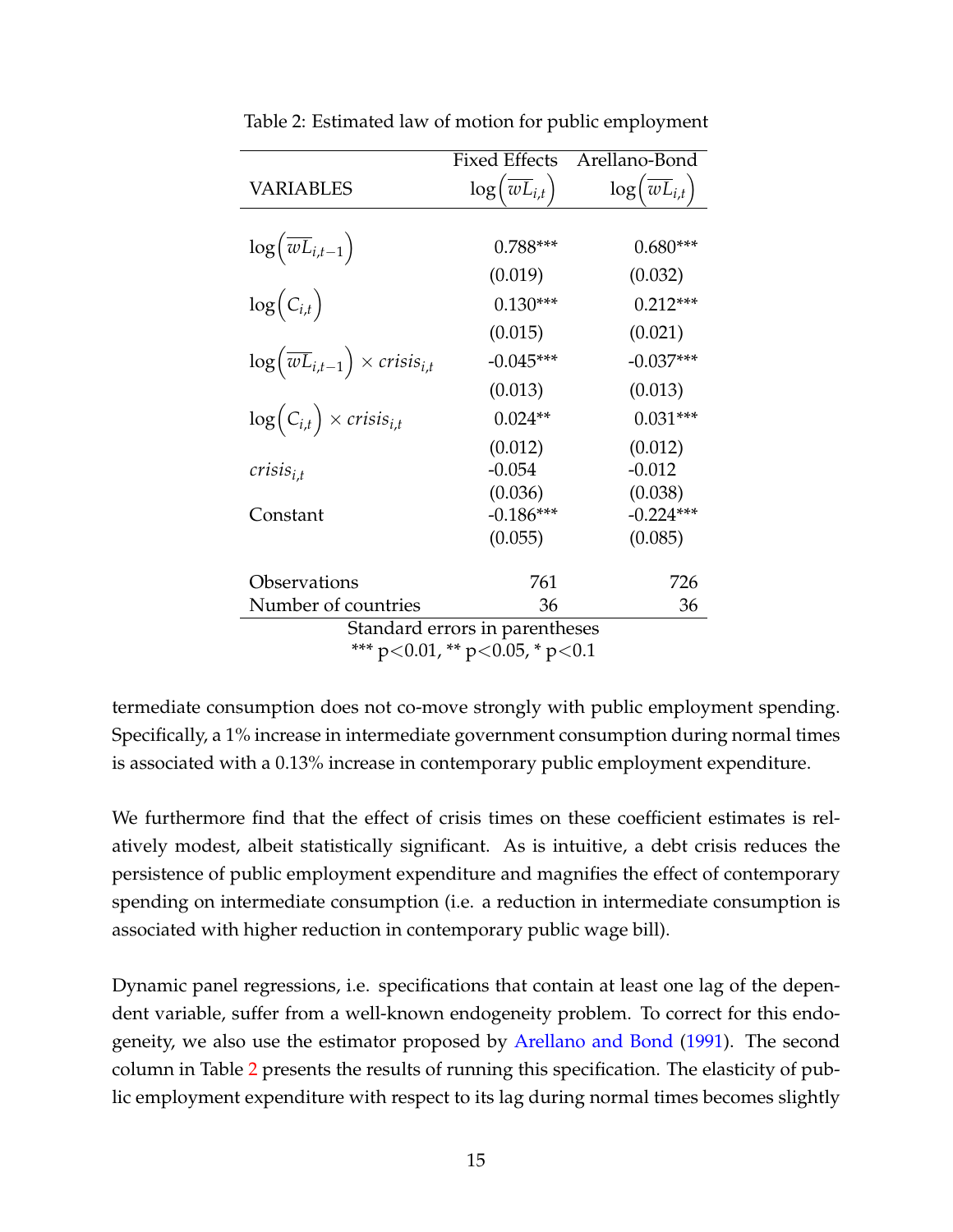weaker, at 68%. By contrast, the elasticity with respect to intermediate government consumption is considerably higher, at 21%. A debt crisis affects these estimates with the same direction and similar magnitude as in the first specification. Due to the potential endogeneity problem, we use the Arellano-Bond estimated coefficient as a target for our model. Specifically, as the subsequent section shows, our model will replicate the elasticity of public employment expenditure with respect to intermediate consumption around the crisis times, equal to 0.24.

## <span id="page-15-1"></span>**3.4 Results**

In this section we present the main results from our calibrated model. We do so by simulating the ergodic distribution of the main variables, as well as averaging their behavior around default episodes. To understand the main novelties of our model, we compare our baseline model to two benchmarks: a flexible version similar to [Chatterjee and Eyigungor](#page-35-0) [\(2012\)](#page-35-0), as well as a model with fixed labor which introduces a "minimum consumption" in the utility function [\(Bocola and Dovis,](#page-35-1) [2019\)](#page-35-1).

### <span id="page-15-0"></span>**3.4.1 Baseline v. Flexible**

Table [3](#page-16-0) summarizes the calibration of our baseline model, along with a fully flexible version of it which is analogous to [Chatterjee and Eyigungor](#page-35-0) [\(2012\)](#page-35-0). The achieved fit to the data is good. The main two moments - average debt and average spread - are targeted for both versions of the model and come out very close. Notice in particular that the value of the discount factor needed to achieve this fit is lower in our baseline model than in the flexible one. This is because in the presence of resource costs to adjust spending the government needs to be more impatient in order to take on the same level of debt. In terms of the new parameters (which are calibrated only in our baseline model), the weight on intermediate consumption  $\alpha$  is 0.45 which pins down the labor share of just under two thirds. The parameters of the adjustment cost function,  $\phi_0$  and  $\phi_1$ , are set to 0.44 and 0.47, respectively. This calibration arises from achieving the ratio of standard deviations of the two inputs of around 150% and the elasticity of public employment expenditure with respect to intermediate consumption of 0.21 simultaneously.

Table [4](#page-16-1) analyzes the simulated behavior of our model by presenting a set of untargeted moments and comparing them to their counterparts from the literature benchmark (flexible) and the data. The first two rows convey our main quantitative result: in the baseline model, standard deviation of the spread is 1.82%, up from 0.83% in the flexible model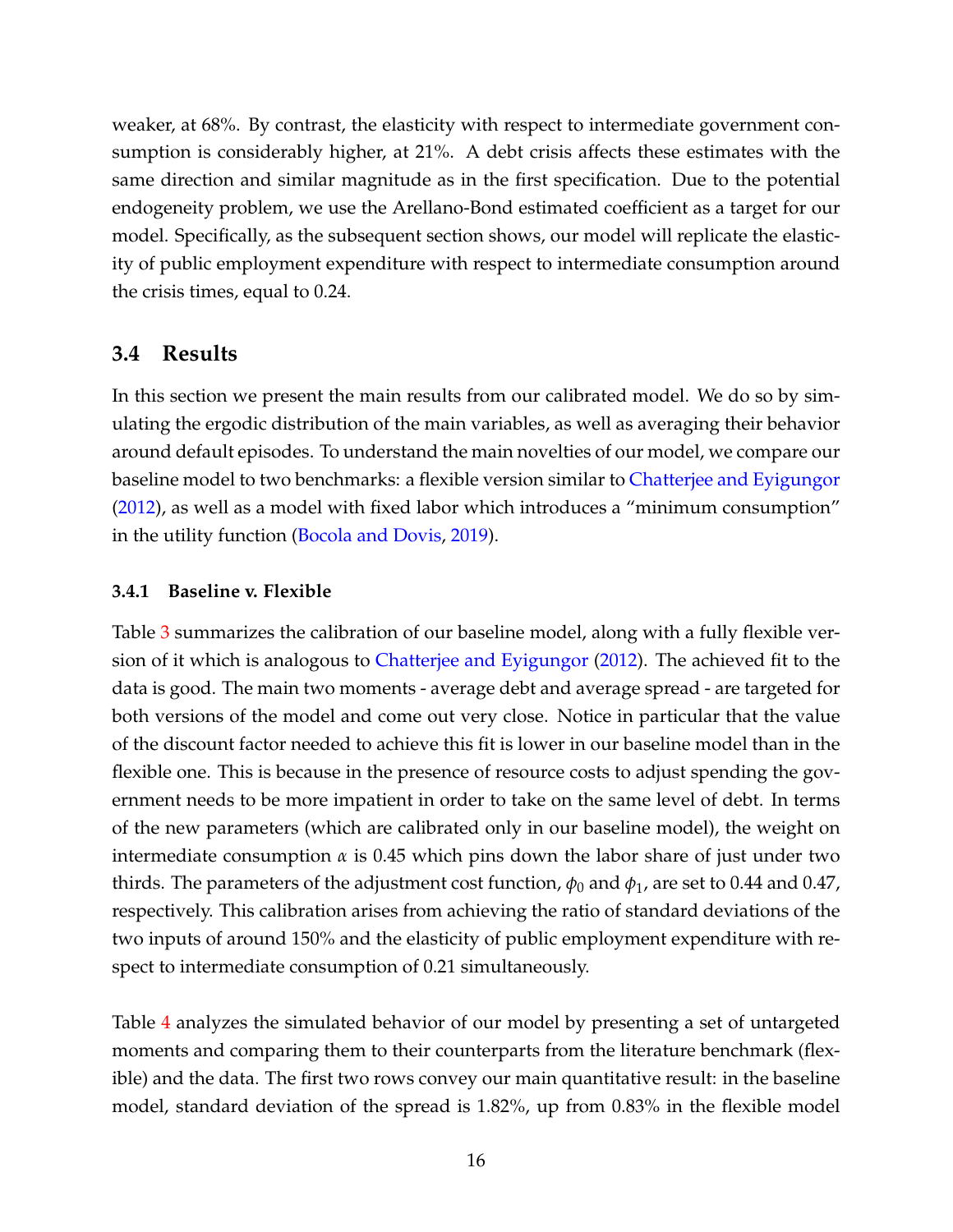| Parameter                            |        | <b>Baseline</b> | Flexible |
|--------------------------------------|--------|-----------------|----------|
| Discount factor, $\beta$             |        | 0.724           | 0.797    |
| Max default endowment, $\hat{Y}$     |        | 0.846           | 0.832    |
| Interm. consumption weight, $\alpha$ |        | 0.448           | 0.448    |
| Adjustment weight, $\phi_0$          |        | 0.442           | 0.000    |
| Adjustment scale, $\phi_1$           |        | 0.474           | 1.000    |
| <b>Target</b>                        | Data   | <b>Baseline</b> | Flexible |
| Avg. debt/revenues $(\% )$           | 48.00  | 48.70           | 48.78    |
| Avg. spread $(\% )$                  | 3.03   | 3.01            | 3.01     |
| Avg. labor share $(\%)$              | 63.00  | 55.20           | 55.19    |
| Elasticity of wL w.r.t. C in crises  | 0.24   | 0.21            |          |
| Avg. ratio st. dev. of inputs $(\%)$ | 164.00 | 150.74          |          |

<span id="page-16-0"></span>Table 3: Calibration of structural parameters: baseline v. flexible

and compared with 2.21% in the data. This is mirrored by the fact that the standard deviation of total government deficit $14$  relative to the standard deviation of output is lower in our baseline model, 0.41, than in the flexible model, 0.6, and much closer to its empirical counterpart of 0.26. Notice in addition that the government deficit exhibits a considerably weaker correlation with revenues relative to the standard model, bringing it more in line with the data.<sup>[15](#page-16-3)</sup> This implies that the government's responses to shocks in our model

<span id="page-16-1"></span>

| <b>Statistic</b>             | Mexico Data Baseline Flexible |         |         |
|------------------------------|-------------------------------|---------|---------|
| std(S)                       | 2.21                          | 1.82    | 0.83    |
| std(D)/std(Y)                | 0.26                          | 0.41    | 0.60    |
| corr(S, D)                   | $-0.58$                       | $-0.34$ | $-0.79$ |
| corr(Y, D)                   | 0.00                          | 0.36    | 0.55    |
| corr(Y, S)                   | $-0.42$                       | $-0.73$ | $-0.83$ |
| $std(C+L)/std(Y)$            | 1.57                          | 1.36    | 1.40    |
| corr(Y, Cost)                |                               | $-0.40$ |         |
| corr(S, Cost)                |                               | 0.75    |         |
| avg cost (% of avg revenues) |                               | 0.69    |         |

Table 4: Untargeted moments: baseline v. flexible

*Note: the empirical moments are calculated for Mexico's data covering 1994-2019. The bond spread is the EMBI index, while government final consumption expenditure and output are taken from National Accounts. Government deficit data is acquired from Banco de Mexico.*

<span id="page-16-2"></span><sup>&</sup>lt;sup>14</sup>For our baseline model, we define total deficit as  $C + wL + \phi_1$  min { $H/H_{-1} - 1$ , 0}  $-\tau Y$ .

<span id="page-16-3"></span> $15$ In the Mexican data for 1994-2019, government deficit appears to be essentially acyclical, as opposed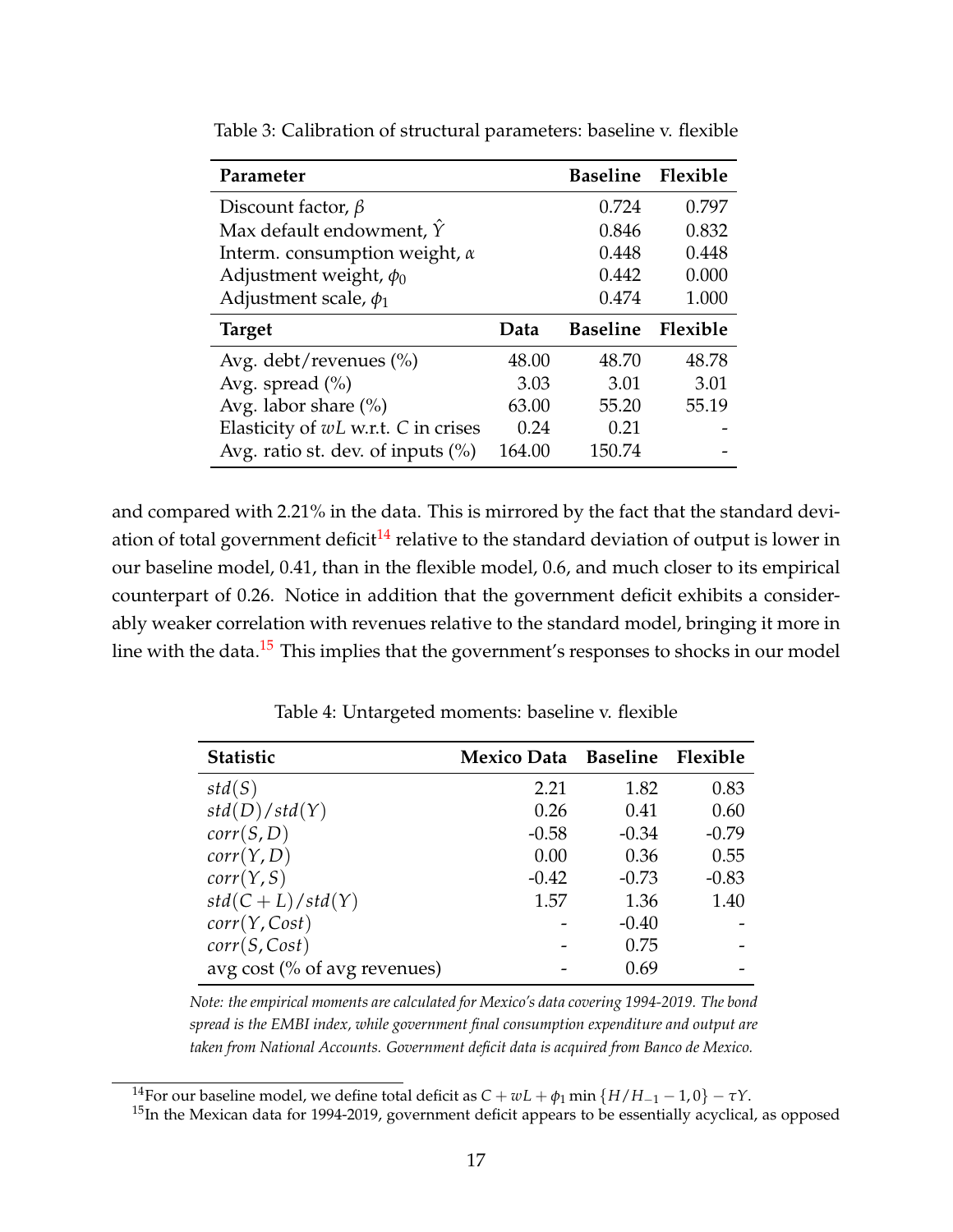are both *attenuated* and *desynchronized*. As a result, the government is exposed to higher spreads for more time periods.

In order to visualize our quantitative results, Figure [1](#page-17-0) plots an excerpt from the simulated time series for deficit and spread. Notice that the spread in our baseline model is generally more volatile, and the difference is especially pronounced around debt crises, i.e. when the spreads are high. Again, this result is mirrored by the behavior of government deficit which is less volatile and moves more slowly in our baseline model during such episodes.

<span id="page-17-0"></span>

.<br>Note: the figure presents simulated paths for deficit and spread based on 50 consecutive *income shock realizations (identical for both models).*

Figure 1: Simulated behavior of deficit and spread

Figure [2](#page-19-0) presents our main qualitative result by focusing on the paths of endogenous variables in the model during debt crisis, averaged out across the simulations. In particular, an episode is selected if its peak spread is at least one standard deviation above the mean and if it is not accompanied by a default in the five periods before and after.<sup>[16](#page-17-1)</sup>

to procyclical as is the case for most emerging markets. However, this is a feature of the last ten years: the correlation of deficit with output calculated until 2009 only is 0.28, close to what our baseline model delivers.

<span id="page-17-1"></span> $16$ We also conducted our analysis for two standard deviations above the mean, and the results are very similar. We settled on the case of one standard deviation above the mean because that is also a measure we use to identify crises in the data and it allows us to include more episodes in the sample.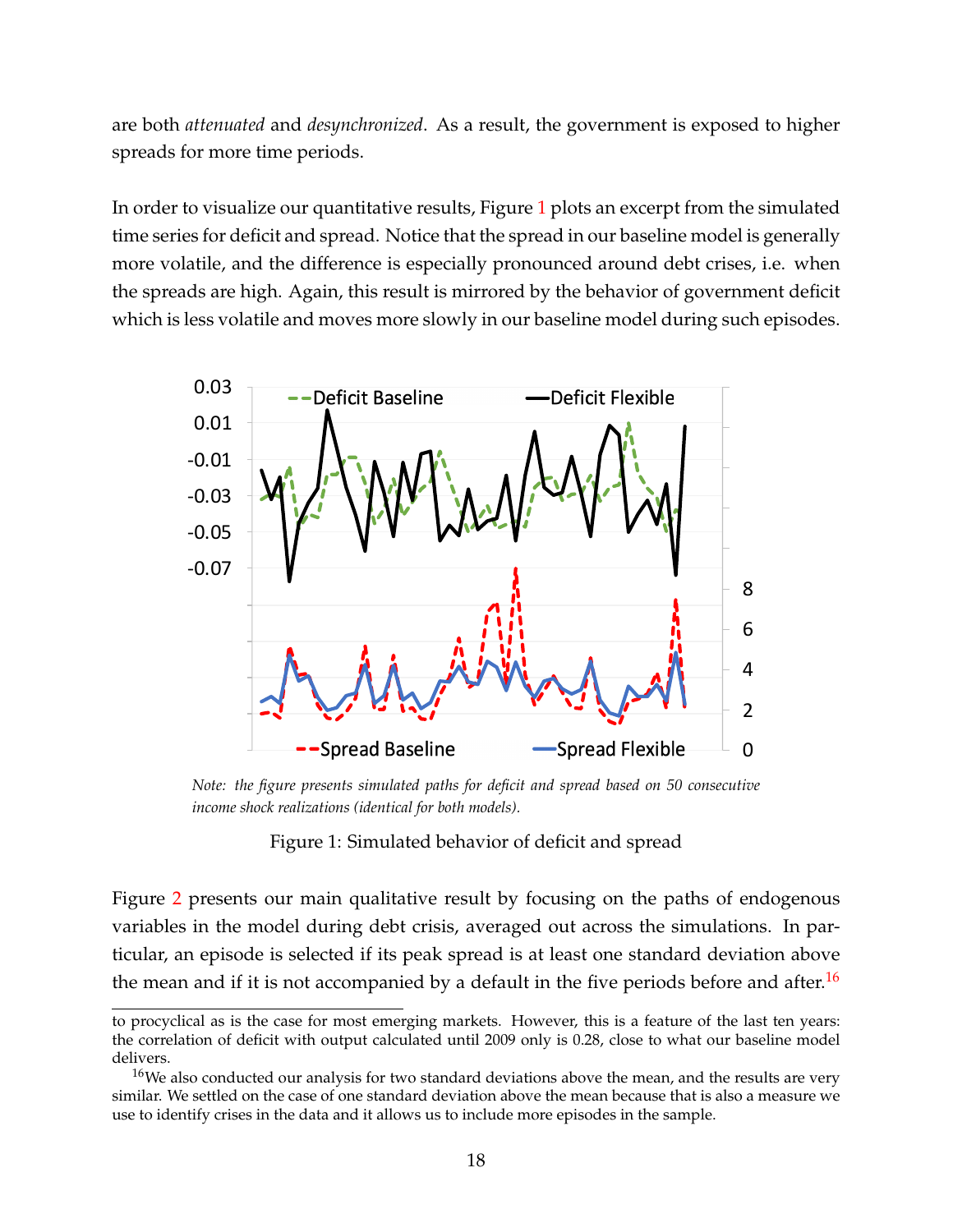As government revenues gradually decline leading to a trough in period 0 (Figure [2a\)](#page-19-1), both kinds of government expenditures drop (Figures [2c](#page-19-2)[-2d\)](#page-19-3) and spreads go up (Figure [2b\)](#page-19-4). In the flexible model, there is no difference between expenditure on public employment or intermediate consumption, so the two decline proportionally. This is not the case for our baseline model, however. Because public employment contributes much more to the pool of legacy contracts of the government, *H*−1, its decline is quantitatively smaller and slower to recover following the peak. On the other hand, this sluggishness is offset by a steeper drop, and faster recovery, in the intermediate consumption. Because the government chooses to reduce its labor force by much less, it maintains a higher deficit for a longer time and never allows for an increase in surplus as drastic as in the benchmark flexible model (Figure [2e\)](#page-19-5). As a result, the government debt actually *increases* in the run-up to the crisis, rather than declines as predicted by the standard model (Figure [2f\)](#page-19-6). This choice of higher debt during the crisis naturally translates into a tolerance for higher spreads. In our baseline model, the average peak spread during debt crises is over 7%, which in the standard model it is below 5% (Figure [2b\)](#page-19-4). Section [3.6](#page-27-0) investigates this last point more in depth.

Figure [3](#page-20-0) shows that our qualitative result similarly holds during debt crisis episodes that culminate with a sovereign default. A default is always triggered by falling government revenues (Figure [3a\)](#page-20-1) and results in exploding spreads (Figure [3b\)](#page-20-2). As revenues are falling, the public employment in our baseline model declines more sluggishly than in the flexible one (Figure  $3d$ ), while intermediate consumption declines faster (Figure  $3c$ ). This results in the government deficit falling much more slowly in the run-up to default in our baseline model than in the standard model (Figure [3e\)](#page-20-5), and consequently the government debt *increases* (Figure [3f\)](#page-20-6). Not surprisingly, the rise in the spread is higher in the baseline model than in the standard flexible one (Figure [3b\)](#page-20-2).

#### **3.4.2 Baseline v. Fixed Labor**

We now compare our baseline model with a second benchmark case which exhibits fixed public employment and fully flexible intermediate consumption. This specification boils down essentially to a standard sovereign default model with non-homothetic preferences that feature "minimum consumption".<sup>[17](#page-18-0)</sup> Table  $5$  summarizes the calibration of that model along with our baseline case. Similarly as with the fully flexible model, the only relevant targeted moments are average debt and average spread, and we match them well. The

<span id="page-18-0"></span> $17$ Such preferences have recently been used by [Bocola and Dovis](#page-35-1) [\(2019\)](#page-35-1) or [Bianchi, Hatchondo and](#page-35-2) [Martinez](#page-35-2) [\(2018\)](#page-35-2) to slow down the government's actions.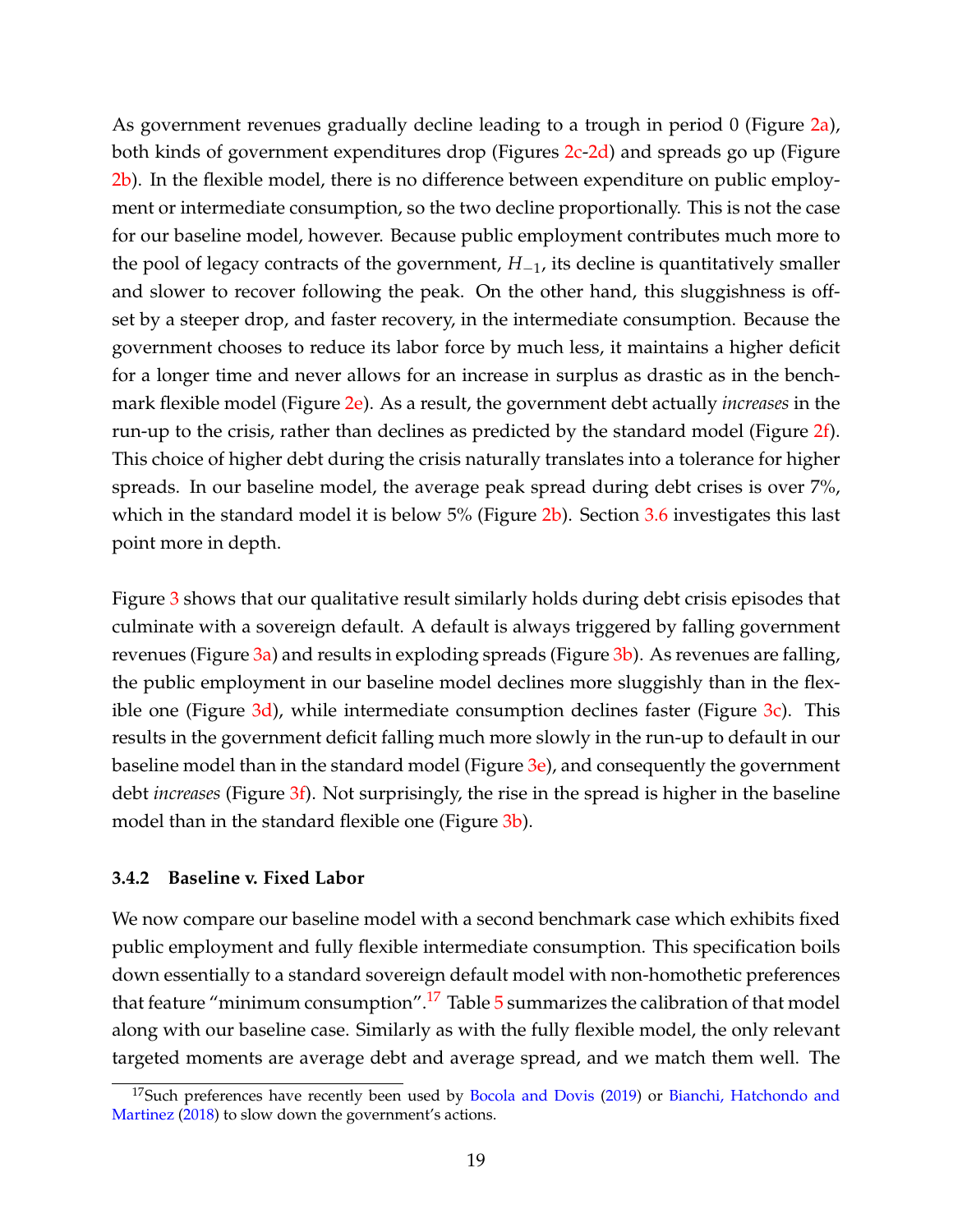<span id="page-19-4"></span><span id="page-19-2"></span><span id="page-19-1"></span><span id="page-19-0"></span>

<span id="page-19-6"></span><span id="page-19-5"></span><span id="page-19-3"></span>Figure 2: Behavior of the model around default crises: baseline v. flexible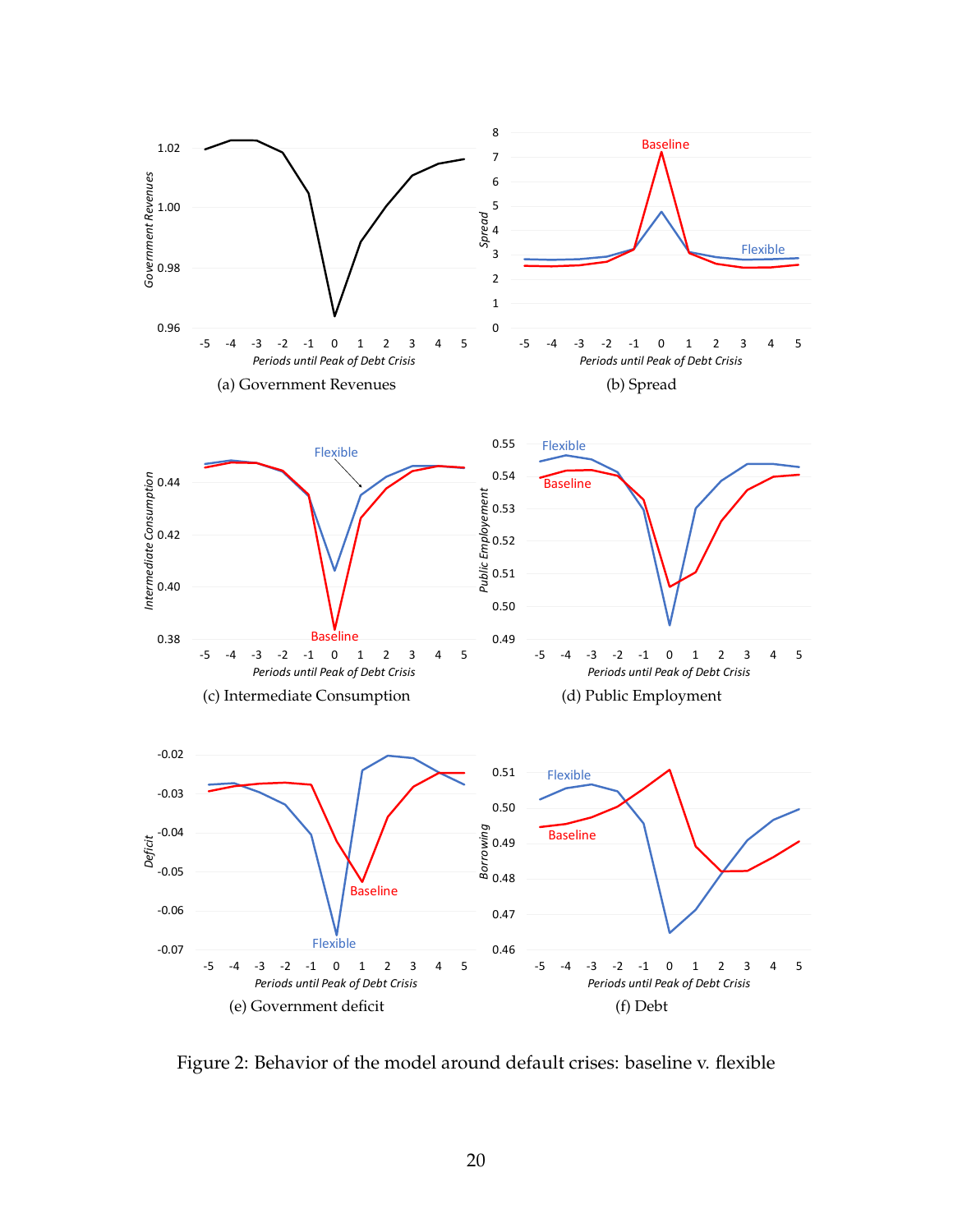<span id="page-20-4"></span><span id="page-20-2"></span><span id="page-20-1"></span><span id="page-20-0"></span>

<span id="page-20-6"></span><span id="page-20-5"></span><span id="page-20-3"></span>Figure 3: Behavior of the model in the run-up to defaults: baseline v. flexible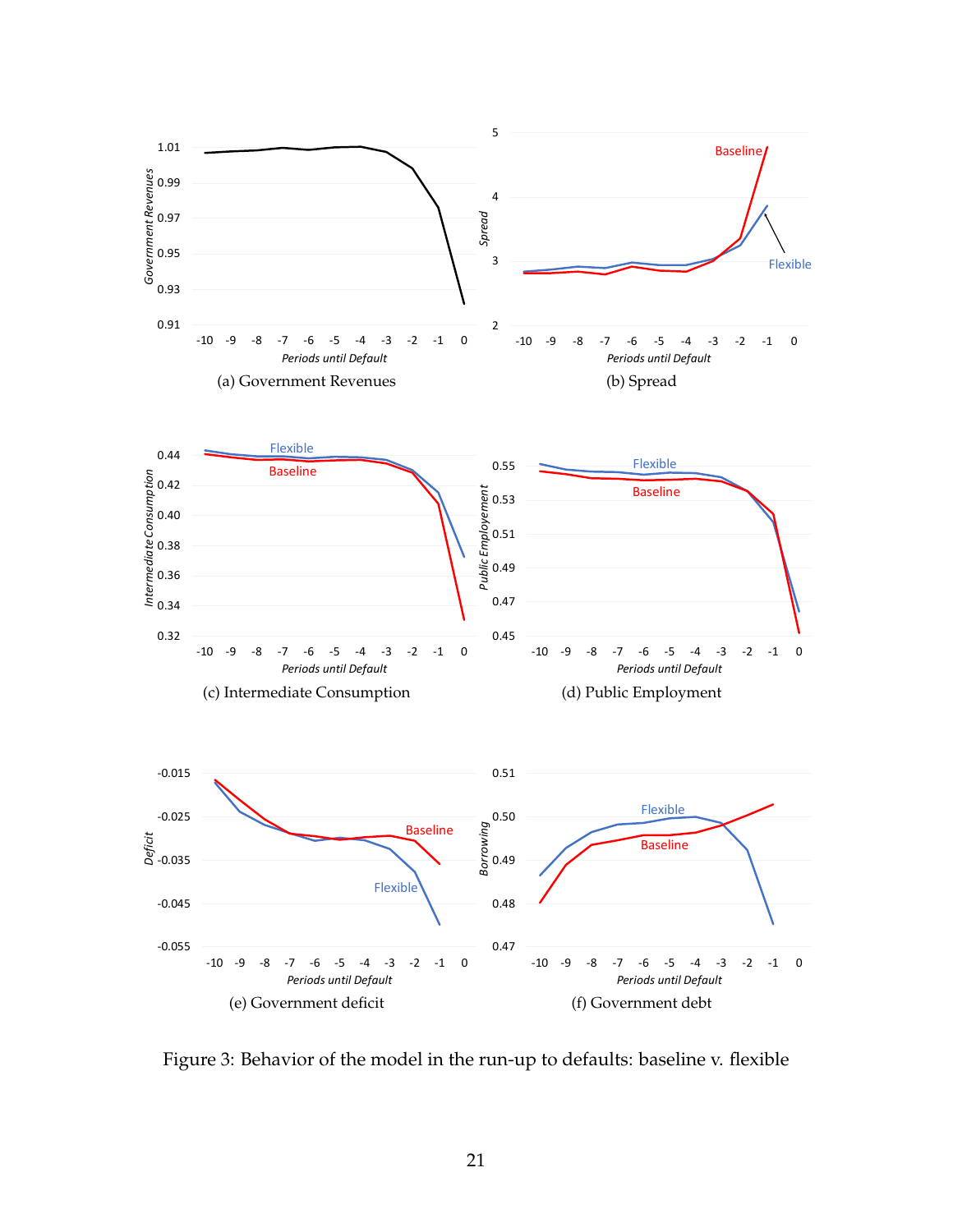<span id="page-21-0"></span>discount factor required for that is slightly lower than for the standard model.

| Parameter                               |       |                 | Baseline Fixed Labor |
|-----------------------------------------|-------|-----------------|----------------------|
| Discount factor, $\beta$                |       | 0.724           | 0.785                |
| Max default endowment, $\hat{Y}$        |       | 0.846           | 0.851                |
| Interm. consumption weight, $\alpha$    |       | 0.448           | 1.000                |
| Adjustment weight, $\phi_0$             |       | 0.442           | $\infty$             |
| Adjustment scale, $\phi_1$              |       | 0.474           | 0.000                |
|                                         |       |                 |                      |
| <b>Target</b>                           | Data  | <b>Baseline</b> | <b>Fixed Labor</b>   |
| Avg. debt/revenues $(\%)$               | 48.00 | 48.70           | 48.70                |
| Avg. spread $(\% )$                     | 3.03  | 3.01            | 3.01                 |
| Avg. labor share $(\%)$                 | 63.00 | 55.20           | 54.78                |
| Elasticity of $wL$ w.r.t. $C$ in crises | 0.24  | 0.21            |                      |

Table 5: Calibration of structural parameters: baseline v. fixed labor

Table [6](#page-21-1) compares the untargeted moments produced by the two models. As expected, the variant with fixed labor features a higher standard deviation of the spread than the fully flexible one (1.34% v. 0.83%), but still way below the one in our baseline model of 1.82%. On the other hand, the volatility of government deficit falls considerably with fixed labor relative to the flexible model, but it is still slightly higher than in our baseline model. Notice also that the correlation of government deficit with revenue *does not* fall (in absolute value) in the fixed labor model relative to the flexible model. This suggests

<span id="page-21-1"></span>

| <b>Statistic</b>             | Mexico Data Baseline Fixed Labor |         |         |
|------------------------------|----------------------------------|---------|---------|
| std(S)                       | 2.21                             | 1.82    | 1.34    |
| std(D)/std(Y)                | 0.26                             | 0.41    | 0.42    |
| corr(S, D)                   | $-0.58$                          | $-0.34$ | $-0.86$ |
| corr(Y, D)                   | 0.00                             | 0.36    | 0.67    |
| corr(Y, S)                   | $-0.42$                          | $-0.73$ | $-0.90$ |
| $std(C+L)/std(Y)$            | 1.57                             | 1.36    | 1.29    |
| corr(Y, Cost)                |                                  | $-0.40$ |         |
| corr(S, Cost)                |                                  | 0.75    |         |
| Avg Cost (% of avg revenues) |                                  | 0.69    |         |

Table 6: Simulated behavior: baseline v. fixed labor

*Note: the empirical moments are calculated for Mexico's data covering 1994-2019. The bond spread is the EMBI index, while government final consumption expenditure and output are taken from National Accounts. Government deficit data is acquired from Banco de Mexico.*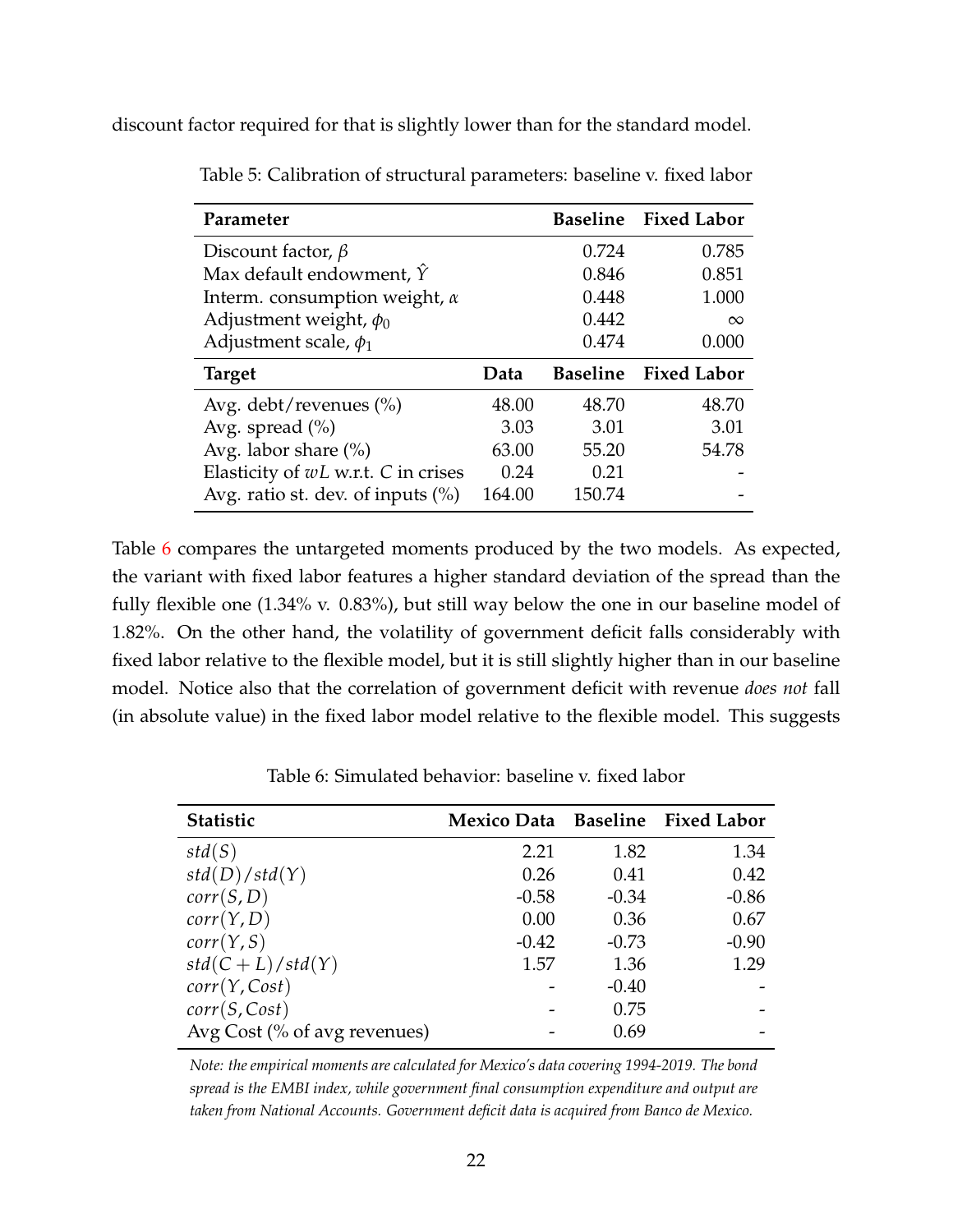that while using a model with preferences that feature "minimum consumption" goes a long way in attenuating the government's response to shocks, it does nothing to desynchronize it with the fundamentals and other macroeconomic variables. By contrast, our baseline model achieves both of these objectives.

Figure [4](#page-23-0) presents the behavior of endogenous variables in the two models focused around debt crisis episodes (without default) analogous to that in Figure [2.](#page-19-0) As revenues fall (Figure  $\frac{4a}{b}$ , the government reduces its intermediate consumption while the expenditures on public employment remain fixed (Figures  $4c-4d$  $4c-4d$ ). It is worth noting that in the run-up to the crisis, the intermediate consumption for the fixed-labor government tends to be higher than for our baseline model which results in a steeper and faster decline in gov-ernment deficit (Figure [4e\)](#page-23-4). Notice also that, as previously mentioned in our discussion of Table [6,](#page-21-1) the government's response in the fixed labor model is attenuated but still wellsynchronized with the peak of the crisis, just as in the flexible model. Finally, Figure [4f](#page-23-5) shows that the government with fixed labor also tends to reduce its total debt in the runup to debt crisis episodes which contrasts with the debt accumulation pattern generated by our baseline model.

Figure [5](#page-24-0) compares the behavior of our baseline model with the fixed-labor model ahead of actual defaults. Analogously to Figure [3,](#page-20-0) government revenues are falling and spreads are increasing continuously. In response, the government is slashing intermediate consumption at a similar pace in the two models, although it is higher to begin with in the one with fixed labor (Figure  $5c$ ). Consequently, the government deficit is falling more slowly in our baseline model and government debt *increases*, resulting in a higher rise of the spread (Figure [5b\)](#page-24-2).

#### **3.4.3 Taking stock**

We now summarize our main results by providing a direct comparison of the three model variants. Table [7](#page-25-0) illustrates our main quantitative result: the bond spread is much more volatile in the data than what is predicted by a standard fully flexible model of sovereign default. Our baseline model is able to bridge 72% of this gap in standard deviations, while an alternative variant with fixed labor (equivalent to a "preference for minimum consumption" model commonly used in the recent literature) can only close 36%. This result is mirrored by the opposite pattern in the volatilities of government deficit.

Figure [6](#page-25-1) illustrates the main qualitative takeaway from our analysis by comparing the av-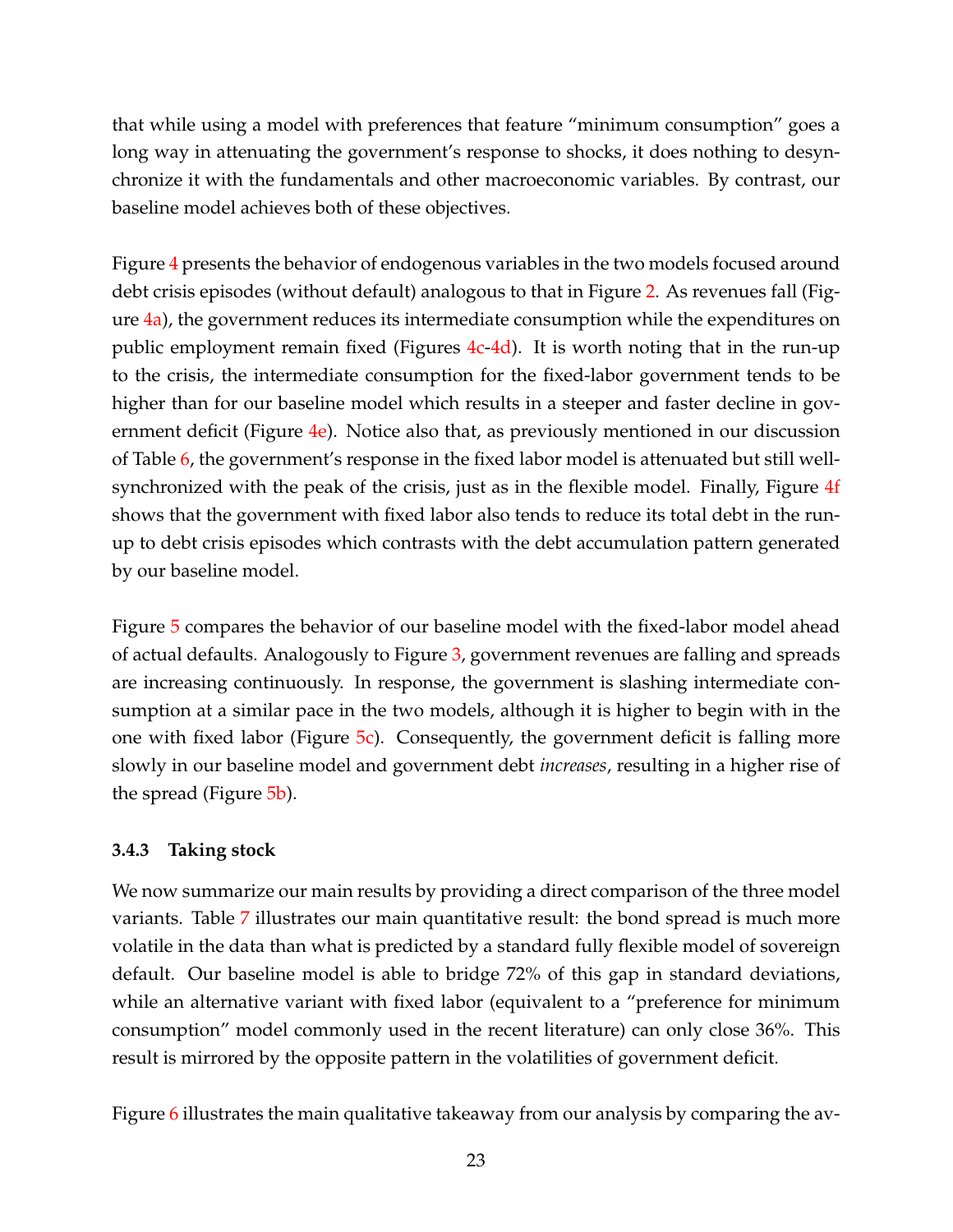<span id="page-23-6"></span><span id="page-23-2"></span><span id="page-23-1"></span><span id="page-23-0"></span>

<span id="page-23-5"></span><span id="page-23-4"></span><span id="page-23-3"></span>Figure 4: Behavior of the model around default crises: baseline v. constant labor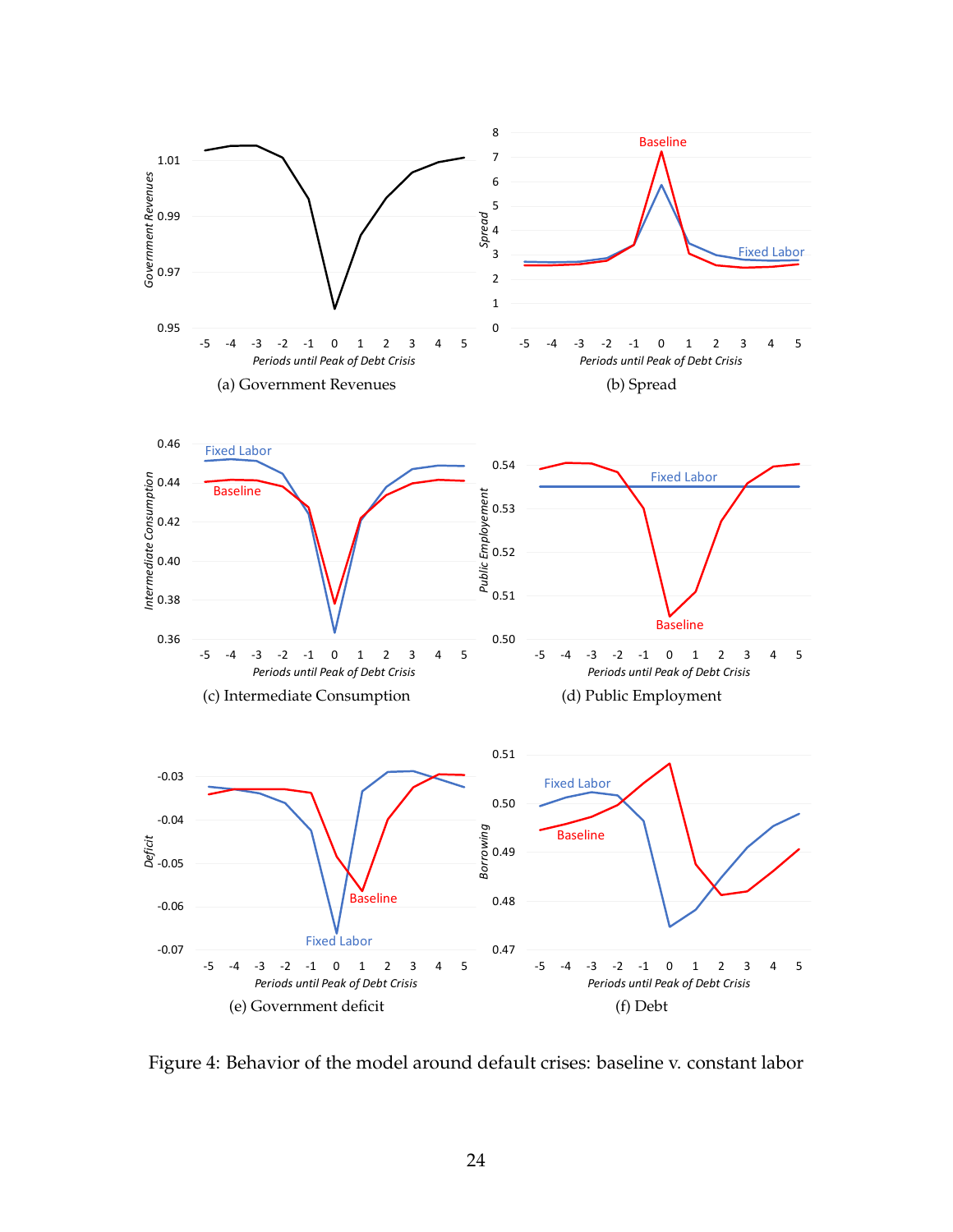<span id="page-24-2"></span><span id="page-24-1"></span><span id="page-24-0"></span>

Figure 5: Behavior of the model in the run-up to defaults: baseline v. fixed labor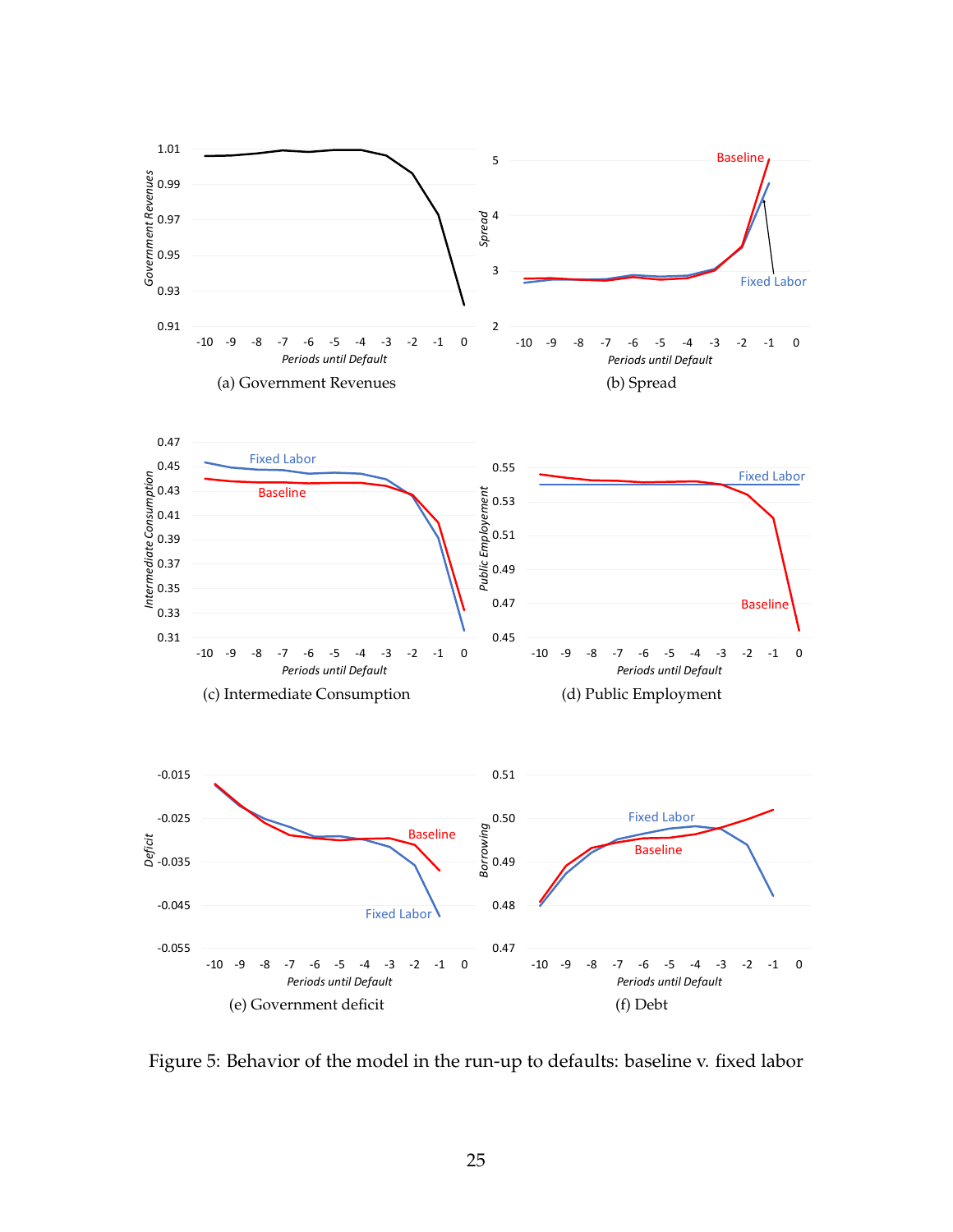<span id="page-25-0"></span>

| <b>Statistic</b> | Mexico Data Baseline Flexible Fixed labor |      |      |      |
|------------------|-------------------------------------------|------|------|------|
| std(S)           | 2.21                                      | 1.82 | 0.83 | 1.34 |
| std(D)/std(Y)    | 0.26                                      | 0.41 | 0.60 | 0.42 |

Table 7: Main quantitative results

erage dynamics of government deficit and debt around crisis episodes. When faced with plunging revenues, the government responds by reducing its deficit (Panel [6a\)](#page-25-2) abruptly in the standard sovereign default model. This response is attenuated slightly in a fixed labor variant of the model, but nevertheless well-synchronized with the trough of the income processes. In our baseline model, by contrast, the response is dampened further and also delayed relative to the peak of the crisis. As a consequence of this dynamics, the government ends up *borrowing into debt crises* (Panel [6b\)](#page-25-3), instead of deleveraging.

<span id="page-25-2"></span><span id="page-25-1"></span>

<span id="page-25-3"></span>Figure 6: Comparison of government deficits across three models

Finally, it is important to understand the limitations of our mechanism. Appendix D shows, in particular, that under a calibration with much higher debt, the borrowing into debt crises behavior becomes weaker due to the fact that the government is much more impatient. On the other hand, our baseline mechanism still generates more than double the standard deviation of the spread compared to the flexible one.

## **3.5 Cost of borrowing into debt crises**

One of the most striking results of the baseline model is the increasing borrowing during debt crises. At first glance this result may appear to be a direct byproduct of costly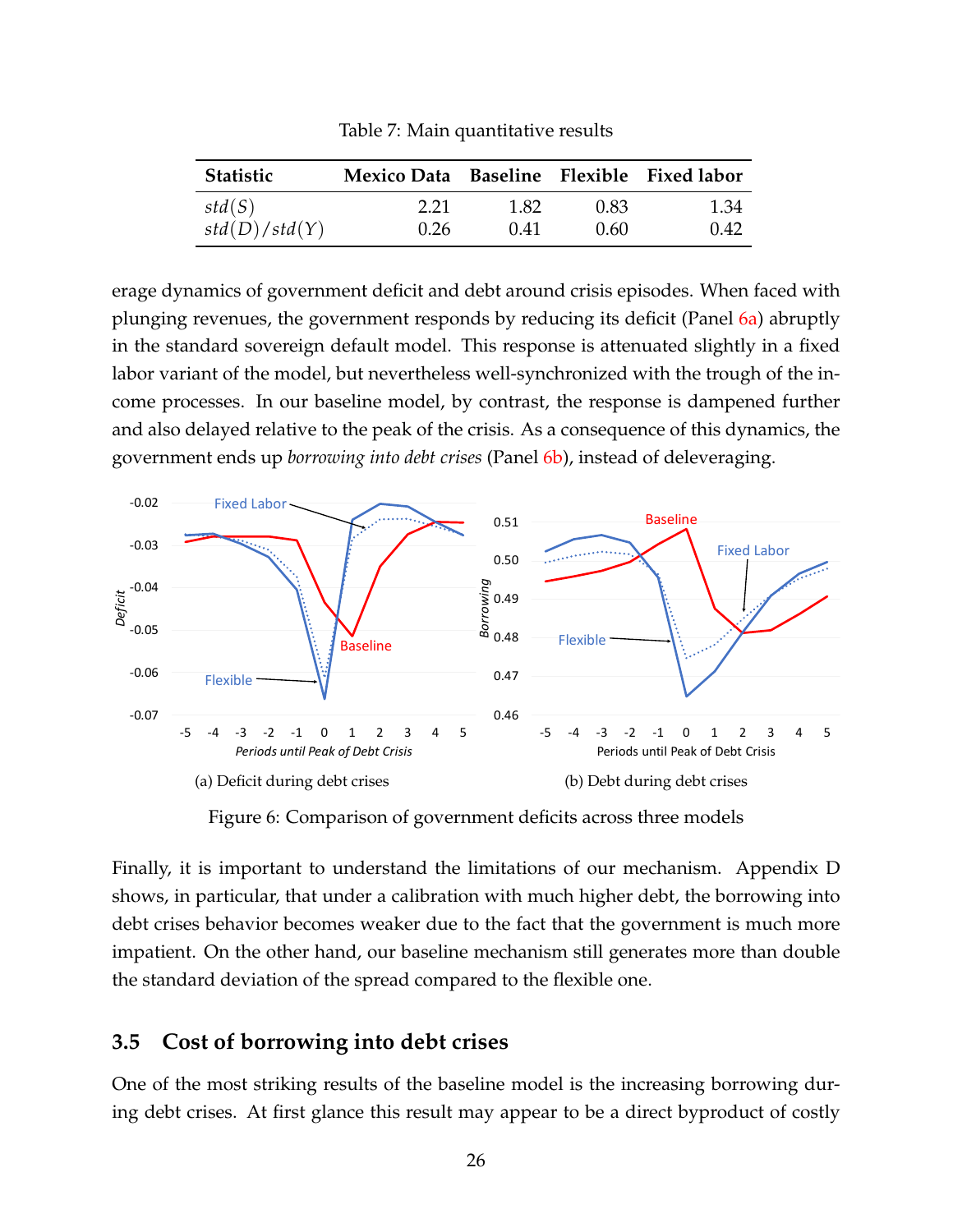expenditure adjustment. That is, governments increase borrowing during downturns to prevent costly expenditure adjustment. In this section, we highlight an additional channel that leads to borrowing during debt crises in the baseline model. In particular, we show that the baseline government faces weaker default incentives and lower borrowing costs during downturns. Therefore, in addition to having a stronger desire to borrow in recessions the baseline government also finds it less costly to do so.

Let us return to the crises, as defined in Section [3.4.1.](#page-15-0) The question we ask is: how costly would it be for the flexible government to borrow like the baseline one? In particular, in each period we construct a counterfactual interest rate spread using the price schedule of the flexible government. This counterfactual spread would prevail if the flexible government borrowed exactly like the baseline one, i.e. maintained higher borrowing during debt crises as in Figure [2.](#page-19-0) The counterfactual spread as well as the spreads for the flexible and baseline specifications can be seen in Figure [7a.](#page-26-0) Figure [7a](#page-26-0) paints a clear picture of a flexible government that would face exorbitant borrowing costs if it chose to "borrow into debt crises".<sup>[18](#page-26-1)</sup> In particular, at the peak of the crisis the flexible government would face double the spread of the baseline government.

<span id="page-26-0"></span>

*Note: Panel (a) shows simulated spreads around debt crises (as defined in the main text) in the flexible specification, baseline specification, and under the counterfactual spread in which the flexible government borrows the same amount* as the baseline one. Panel (b) plots default sets for the baseline model with  $h = 0.3$ ,  $h = 0.7$ , and the flexible one.

<span id="page-26-2"></span>Figure 7: Spreads and default sets: baseline vs. flexible model

<span id="page-26-1"></span> $18$ The counterfactual spread is slightly higher than the flexible spread even 5 periods before the peak of the crisis. This may seem surprising since as seen in Figure [2](#page-19-0) borrowing in the baseline specification is, on average, slightly lower than in the flexible specification. However, the price schedule is quite non-linear.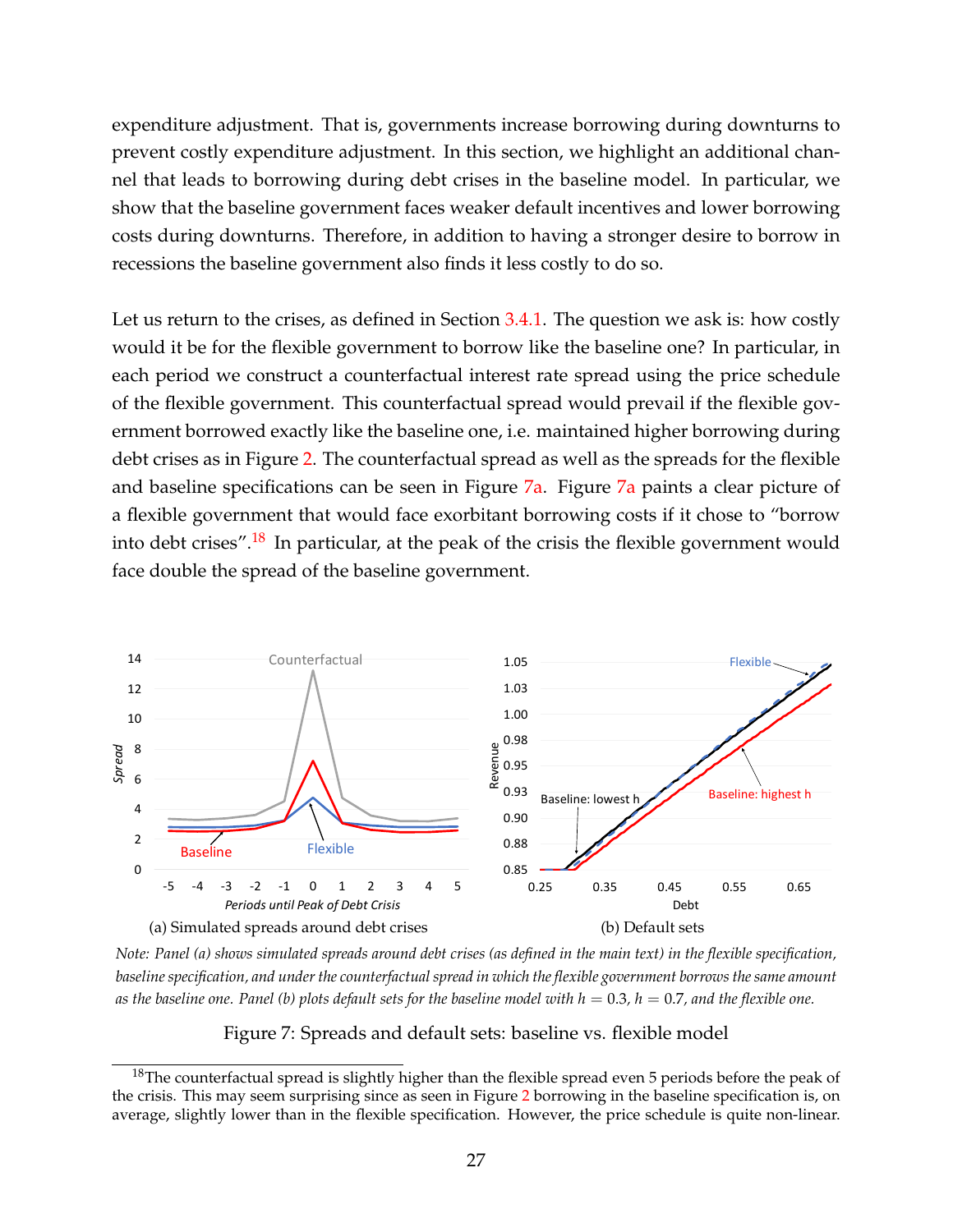Panel [7b](#page-26-2) plots the default sets in the baseline model, separately for a high and low value of the legacy contracts *H*, along with the one from the flexible model. Because debt crises tend to occur when *H* is high (and when a series of bad shocks force the economy into recession), the figure makes it clear that our baseline government is less likely to default than the flexible one.

The "discount" the baseline government receives in its borrowing stems precisely from the frictions in adjusting its expenditure. That is, during downturns the baseline government relies heavily on external borrowing to smooth its expenditure reduction. To do so it maintains a borrowing buffer during good times.<sup>[19](#page-27-1)</sup> This borrowing behavior makes financial markets more valuable for the sovereign which lowers the likelihood of default. This in turn reduces the cost of borrowing. This mechanism reinforces the government's desire to borrow during downturns.

# <span id="page-27-0"></span>**3.6 Highest-peaking spreads**

As evident from Figures [2b](#page-19-4) and [4b,](#page-23-6) a common feature in standard sovereign default models with long-term debt is the fact that spreads do not achieve realistically high levels during debt crises. In reality, during debt crises countries typically face bond spreads well in excess of  $10\%$ .<sup>[20](#page-27-2)</sup> We will now show that our model is easily capable of generating such values, in contrast to the benchmark models.

Figure [8](#page-28-1) presents the histograms of simulated spreads across the three analyzed models (along with the habit formation model, to be formally introduced in Section [4\)](#page-30-0). Notice that the distribution of bond spreads is generally right-skewed, with a mode of just above 2%. Importantly, in both the flexible model and in the model with fixed labor, it is virtually impossible to observe a realized spread higher than 6% or 8%, respectively. By contrast, the upper right tail in our baseline model (as well as its simplified habit version) extends much further, and there is non-negligible mass of the distribution for spreads above 10%. This is due to the mechanism explained in Section [3.4:](#page-15-1) government prefers to reduce public employment gradually and thus tolerates higher-peaking spreads more often.

As a result, price declines due to the flexible government not reducing its debt swiftly dominate the effect of slightly less average debt. These factors lead to the spread increase seen in this graph.

<span id="page-27-1"></span><sup>&</sup>lt;sup>19</sup>This buffer can be seen in Figures [2f](#page-19-6) and [4f](#page-23-5) where, in the early periods, borrowing is lower in the baseline specification. The borrowing buffer behavior discussed here provides a rationale for maintaining reserves beyond the ones highlighted in [Bianchi, Hatchondo and Martinez](#page-35-2) [\(2018\)](#page-35-2)

<span id="page-27-2"></span> $^{20}$ For example, during the European debt crisis of 2010-2012, the Greek spread on 10-year bonds achieved almost 25%, while the Portuguese spread reached 12%.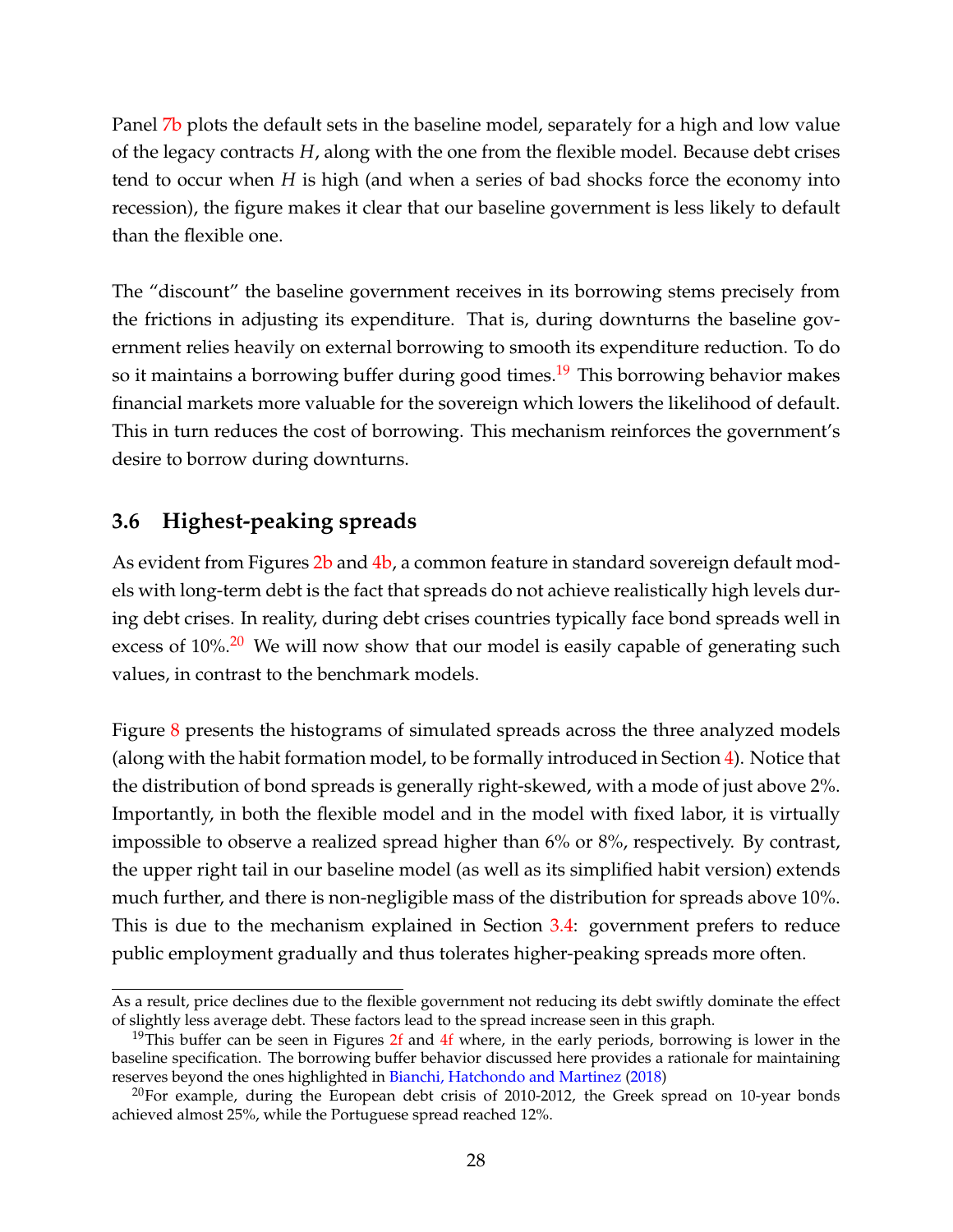<span id="page-28-1"></span>

<span id="page-28-2"></span>Figure 8: Histogram of simulated spreads in the models

# <span id="page-28-0"></span>**3.7 The role of rigid intermediate consumption**

In this extension, we consider a version of our model in which public employment is rigid while intermediate consumption expenditure is fully flexible. This exercise highlights the importance of imposing rigidity to both inputs. In particular, with fully flexible intermediate consumption spreads end up being only slightly more volatile than in the flexible specification.

Table [8](#page-29-0) presents our calibration of this model, along with its performance in terms of fit to untargeted moments. Since  $\phi_0$  was used to match the ratio of standard deviations of the inputs, we no longer target this moment. As a result, the model produces a significantly higher ratio of 268.18%, i.e. intermediate consumption varies much more relative to public employment expenditure, compared to the data of 164%. Because of this excess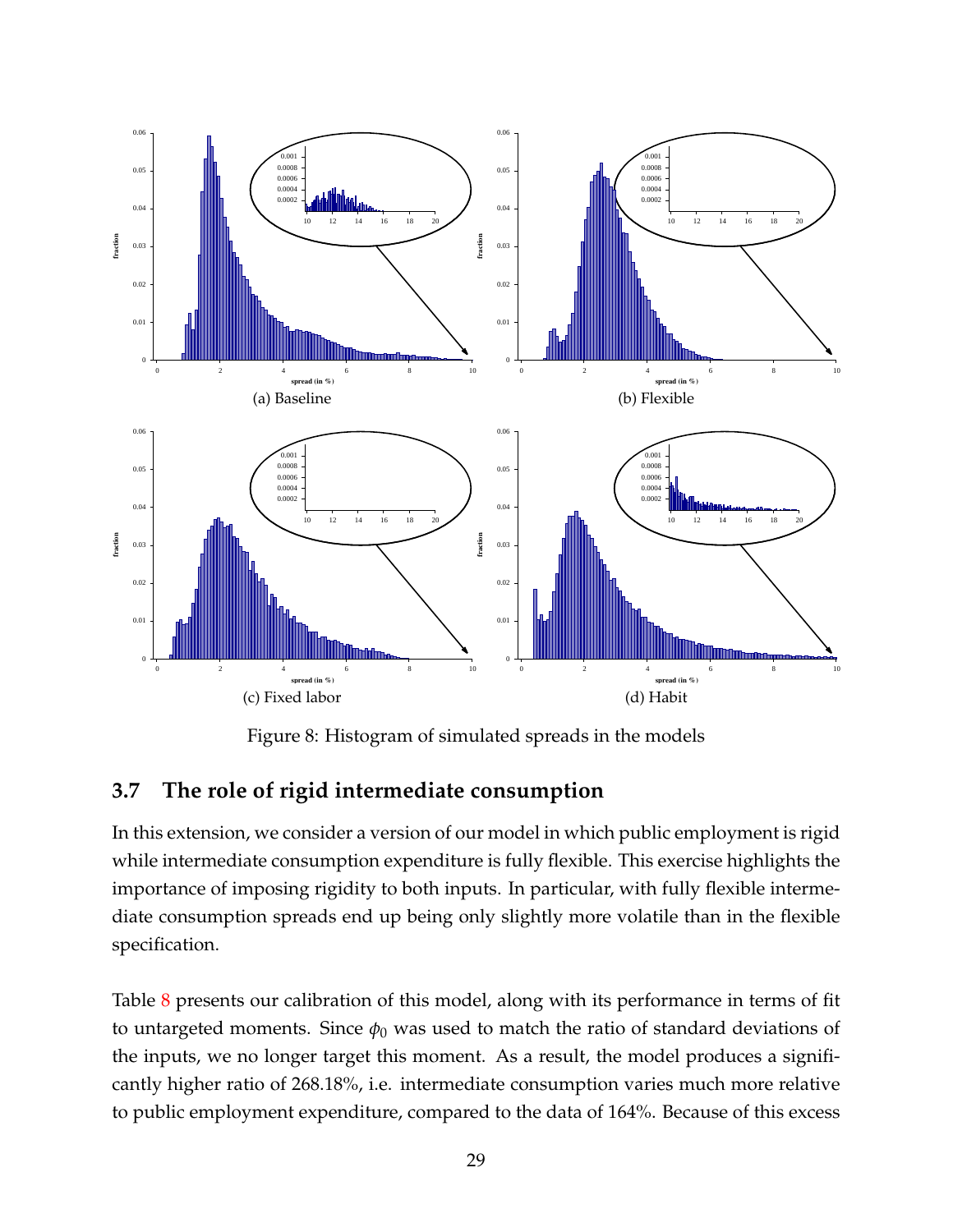volatility of intermediate consumption, the government deficit also varies much more (with standard deviation of 0.51 compared to 0.26 in the data) and it exhibits strong correlation with output and bond spread, similar to the benchmark fully flexible model. By the same token, the standard deviation of the bond spread is only slightly higher in this model (1.03%) than in the standard one (0.83%). Finally, it is worth pointing out that the average adjustment cost incurred by the government is an order of magnitude lower in this model (0.06) compared to our baseline model in which both inputs feature some degree of rigidity (0.69). This implies that by varying intermediate consumption, the government is able to smooth out the decline in public employment expenditure while at the same time reducing debt to avoid a potential default.

| Parameter                               |          | Value   |
|-----------------------------------------|----------|---------|
| Discount factor, $\beta$                |          | 0.789   |
| Max default endowment, $\hat{Y}$        |          | 0.835   |
| Interm. consumption weight, $\alpha$    |          | 0.430   |
| Adjustment weight, $\phi_0$             |          | 0.000   |
| Adjustment scale, $\phi_1$              |          | 0.081   |
| <b>Target</b>                           | Data     | Model   |
| Avg. debt/revenues (%)                  | 48.00    | 48.50   |
| Avg. spread $(\%)$                      | 3.03     | 3.09    |
| Avg. labor share $(\%)$                 | 63.00    | 56.87   |
| Elasticity of $wL$ w.r.t. $C$ in crises | 0.24     | 0.25    |
|                                         |          |         |
| Untargeted                              | Data     | Model   |
| Avg. ratio st. dev. of inputs $(\%)$    | 164.00   | 268.18  |
| std(S)                                  | 2.21     | 1.03    |
| std(D)/std(Y)                           | 0.26     | 0.51    |
| corr(S, D)                              | $-0.58$  | $-0.83$ |
| corr(Y, D)                              | $0.00\,$ | 0.61    |
| corr(Y, S)                              | $-0.42$  | $-0.84$ |
| $std(C+L)/std(Y)$                       | 1.57     | 1.36    |
| corr(Y, Cost)                           |          | $-0.30$ |
| corr(S, Cost)                           |          | 0.59    |

<span id="page-29-0"></span>Table 8: Calibration and behavior of the model with flexible intermediate consumption

*Note: the empirical moments are calculated for Mexico's data covering 1994-2019. The bond spread is the EMBI index, while government final consumption expenditure and output are taken from National Accounts. Government deficit data is acquired from Banco de Mexico.*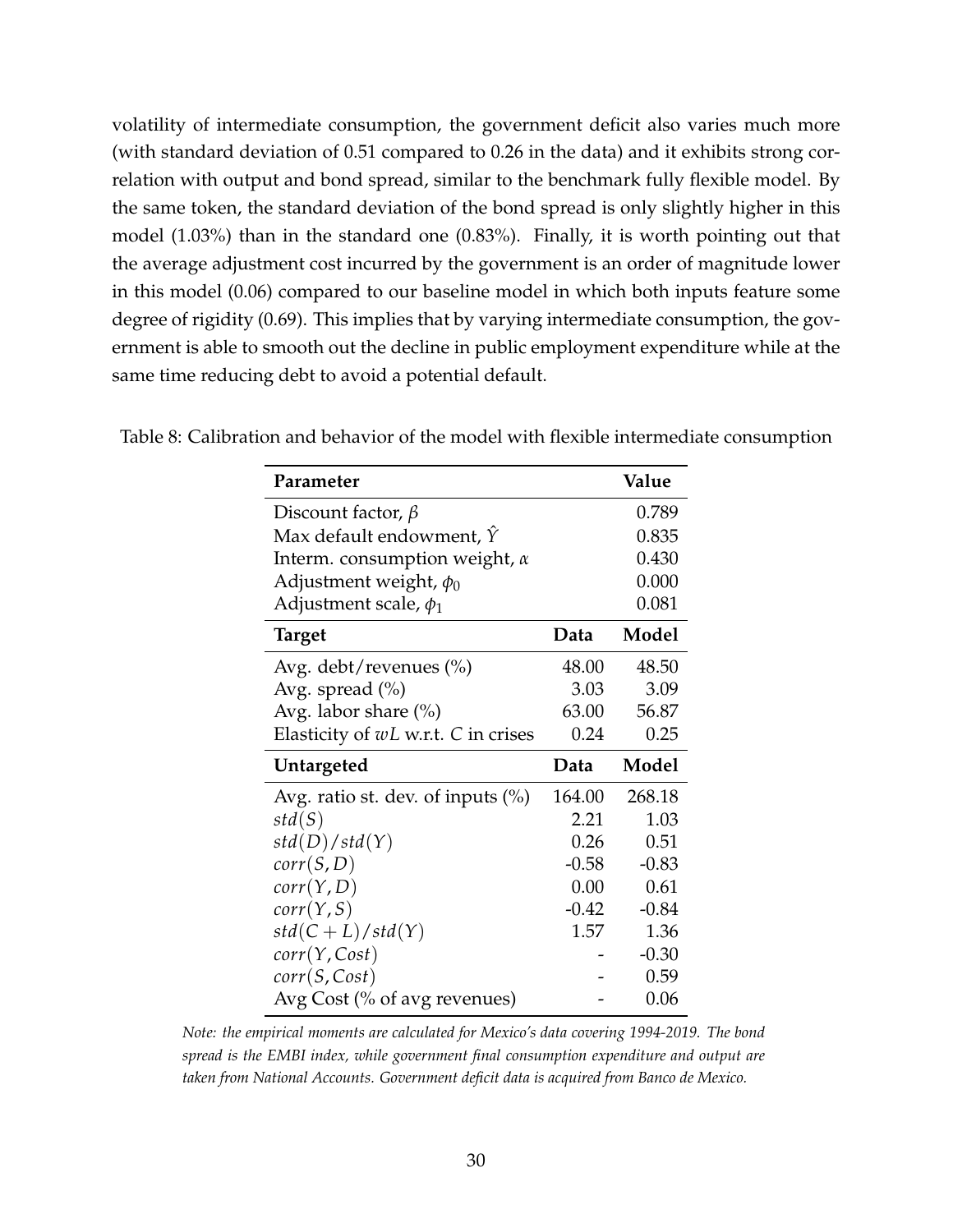# <span id="page-30-0"></span>**4 Habit formation**

In this section, we show that a standard habit formation model produces results quantitatively similar to our baseline specification. In particular, we now assume that the government only chooses total government expenditure. To this specification we introduce habit formation as in [Fuhrer](#page-36-1) [\(2000\)](#page-36-1). We draw two conclusions from this exercise. First, the results produced by a simple habit formation model are consistent with our more "sophisticated" and carefully calibrated mechanism. Therefore, any researcher interested in utilizing our mechanism can do so in an environment that is far less challenging to implement. Second, in contrast to our baseline mechanism, a framework with habit entirely dispenses of resource costs of expense adjustment. This allows us to quantify the importance of these costs.

### **4.1 Recursive problem**

We begin by presenting the problem in the recursive form.

**Government** The government that is current on its debt obligations decides between repayment or default. The value function is given by:

<span id="page-30-1"></span>
$$
W(B, C_{-1}, Y) = \max_{d \in \{0, 1\}} \left\{ d \ V^D(C_{-1}, Y) + (1 - d) V^R(B, C_{-1}, Y) \right\}
$$
 (7)

where *C*−<sup>1</sup> denotes the previous period consumption. Repayment (*d* = 0) allows the government to borrow, and the value associated with it is given by

$$
V^{R}(B, C_{-1}, Y) = \max_{B' \ge 0, C \ge 0} \left\{ U \left( \frac{C}{C_{-1}^{X}} \right) + \beta \mathbb{E}_{Y'|Y} W(B', C, Y') \right\}
$$
(8)

*subject to*

$$
C = \tau Y - B(\delta + (1 - \delta)\kappa) + Q(B', C, Y)(B' - (1 - \delta)B)
$$

In formula [\(7\)](#page-30-1),  $\chi > 0$  is the standard habit-formation parameter [\(Fuhrer,](#page-36-1) [2000\)](#page-36-1). A sovereign who defaults (*d* = 1) is excluded from international credit markets and has probability *θ* of being readmitted every subsequent period. The associated value is:

$$
V^{D}(C_{-1}, Y) = U\left(\frac{\tau Y^{d}(Y)}{C_{-1}^{X}}\right) + \beta \mathbb{E}_{Y'|Y}\left[\theta W(0, \tau Y^{d}(Y), Y') + (1 - \theta)V^{D}(\tau Y^{d}(Y), Y')\right] \tag{9}
$$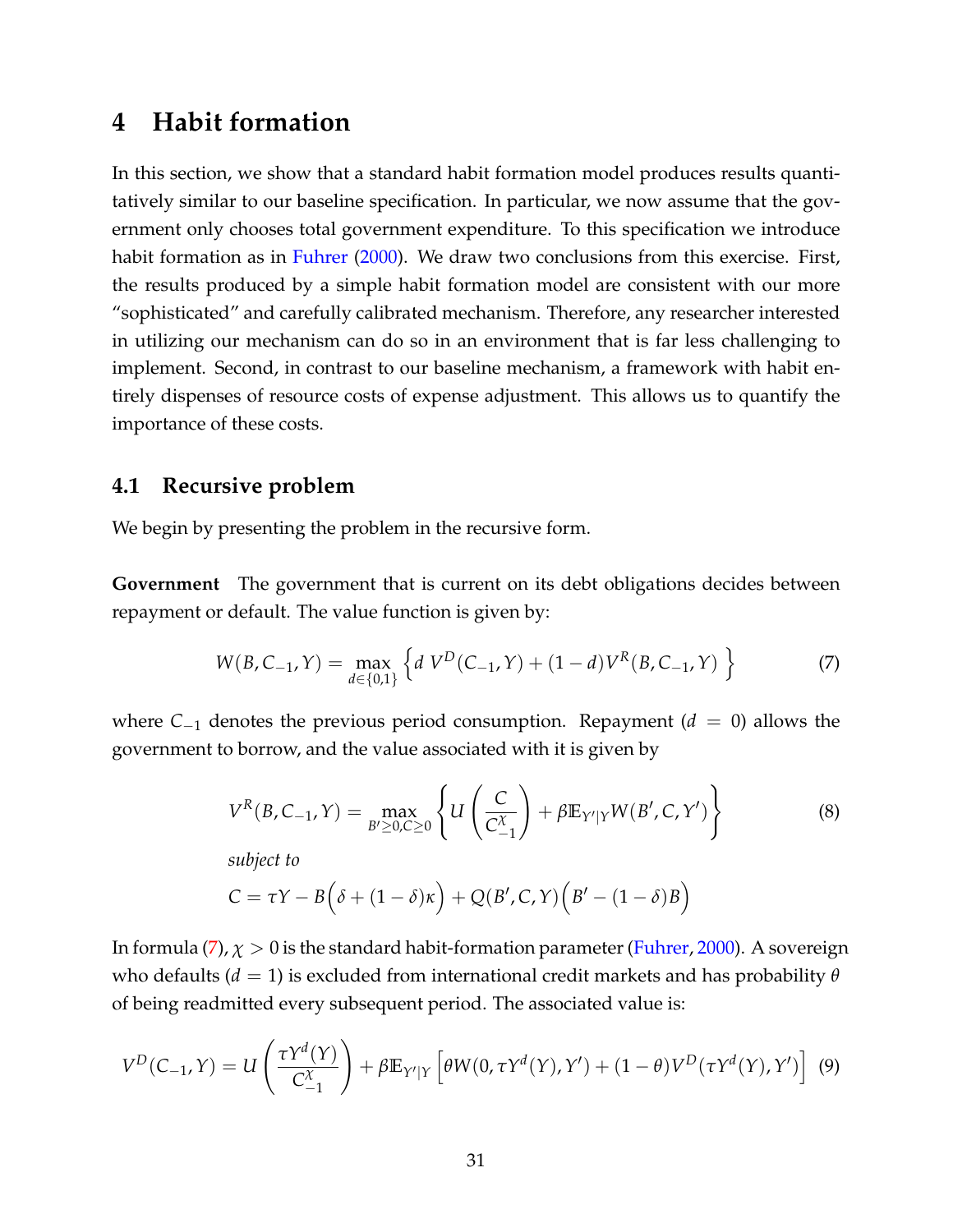**International Lenders** The lenders are assumed to be risk-neutral and perfectly competitive. The actuarially fair bond price that compensates them for default risk is:

$$
Q(B', C, Y) = \frac{1}{1+r} \mathbb{E}_{Y'|Y} \left[ \left( 1 - d(B', C, Y') \right) \left( \delta + (1 - \delta) \kappa + (1 - \delta) Q(B'', C', Y') \right) \right]
$$
\n(10)

*where*

 $B'' = B'(B', C, Y')$  $C' = C'(B', C, Y')$ 

## **4.2 Quantitative analysis**

We now turn to the quantitative analysis of this model. We adopt the same functional forms for the utility function and the default cost as in Section [3.](#page-10-0) Further, we assume the same "external" parameters as in Table [1.](#page-10-1) Table [9](#page-31-0) summarizes the moment-matching exercise in this model. In addition to the two usual parameters  $(\beta, \hat{Y})$ , which are jointly identified using average debt and average spread, we also calibrate the habit-formation parameter *χ*. We do so by targeting the autocorrelation of final government consumption expenditure of 0.72.<sup>[21](#page-31-1)</sup> As a result, we arrive at the value of  $\chi = 0.89$ . This is well within the confidence interval of the estimate in [Fuhrer](#page-36-1) [\(2000\)](#page-36-1).

<span id="page-31-0"></span>Table [10](#page-32-1) summarizes the selected untargeted moments generated by this model. The standard deviation of the spread is very close to the one in the baseline specification. Overall,

| Parameter                        |       | Habit model |
|----------------------------------|-------|-------------|
| Discount factor, $\beta$         |       | 0.837       |
| Max default endowment, $\hat{Y}$ |       | 0.810       |
| Habit parameter, $\chi$          |       | 0.891       |
|                                  |       |             |
| <b>Target</b>                    | Data  | Habit model |
| Avg. debt/revenues $(\% )$       | 48.00 | 48.88       |
| Avg. spread $(\%)$               | 3.03  | 2.99        |

Table 9: Calibration of structural parameters: habit formation model

<span id="page-31-1"></span><sup>&</sup>lt;sup>21</sup>Calculated using the yearly series "General government final consumption expenditure (constant LCU)" from the World Bank's WDI from 1994 to 2019 for Mexico. We use the WDI series, rather than OECD as in the previous sections, because the latter only start from 2003 for Mexico.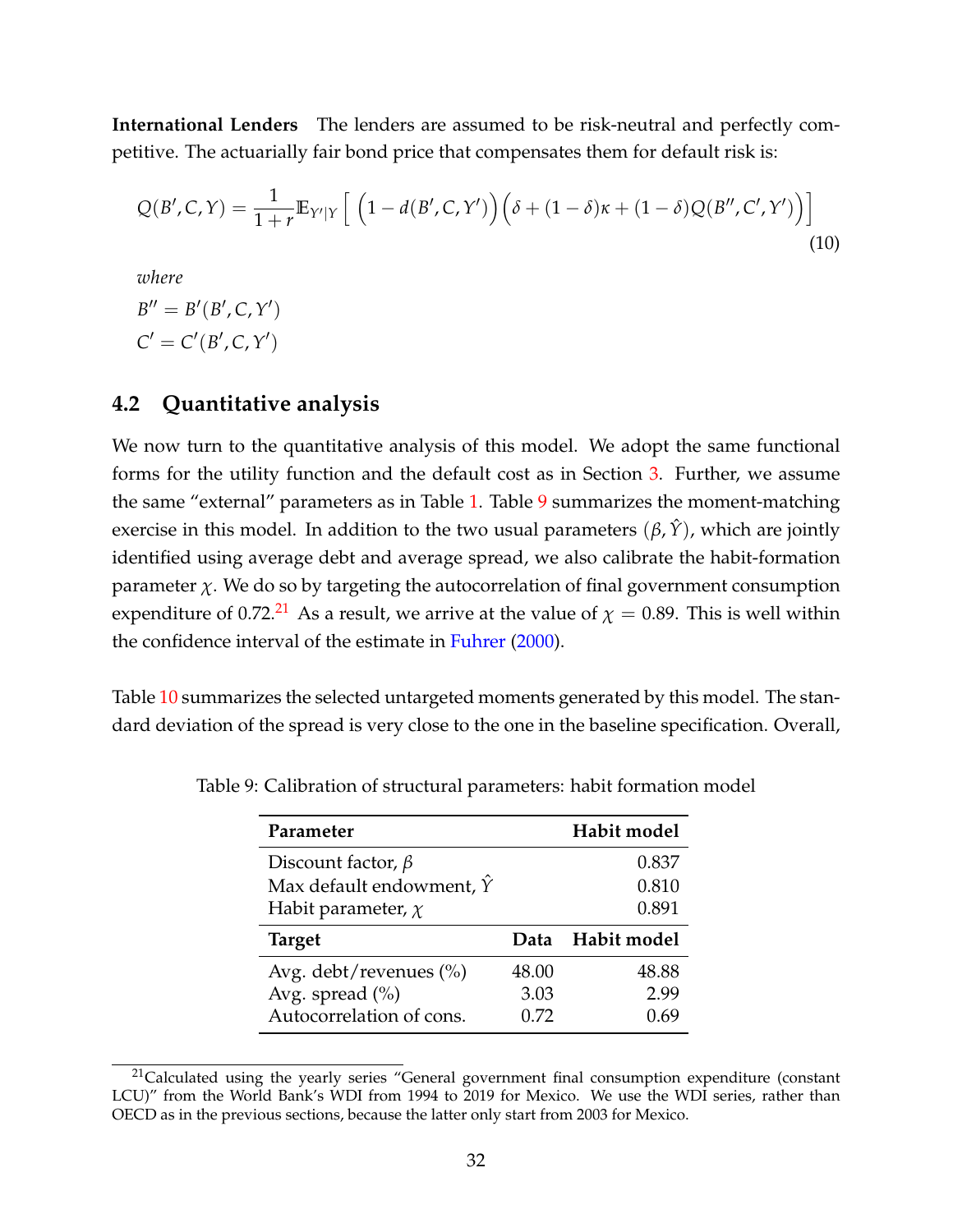<span id="page-32-1"></span>the moments in the two models are quite similar. We conclude that the main quantitative result from our baseline model, a significantly increased volatility of the bond spread, can also be achieved with a standard habit formation friction.

| <b>Statistic</b> |         | Mexico Data Habit model |
|------------------|---------|-------------------------|
| std(S)           | 2.21    | 1.86                    |
| std(D)/std(Y)    | 0.26    | 0.50                    |
| corr(S, D)       | $-0.58$ | $-0.37$                 |
| corr(Y, D)       | 0.00    | 0.29                    |
| corr(Y, S)       | $-0.42$ | $-0.80$                 |

Table 10: Untargeted moments: habit formation model

*Note: the empirical moments are calculated for Mexico's data covering 1994-2019. The bond spread is the EMBI index, while government final consumption expenditure and output are taken from National Accounts. Government deficit data is acquired from Banco de Mexico.*

Finally, Figure [8d](#page-28-2) in Section [3.6](#page-27-0) shows that the model with habit formation is equally capable, just as our baseline model, of generating high-peaking spreads in equilibrium, well in excess of 10% (in fact, the highest spread we obtain in the simulations is 22% for the habit model and 16% for the baseline model).

## **4.3 Qualitative analysis**

We now use the calibrated habit-formation model to examine the behavior of government borrowing and spreads around the crisis episodes. The two models produce similar crises. A point of departure can be seen in Figure [9.](#page-33-1) In particular, in the habit specification borrowing is higher coming into the peak of the debt crisis. However, at the peak borrowing declines slightly. This departure raises the question of the extent to which realized adjustment costs may lead to increased borrowing during the peak of the debt crisis. We further investigate this question in Appendix F.

# <span id="page-32-0"></span>**5 Evidence on "Borrowing into Debt Crises"**

In this section, we provide empirical validation for the headline result of our paper, i.e. "borrowing into debt crises". To this end, we first identify "debt crisis" episodes in the data as events that satisfy three criteria. Specifically, we assume that a country experiences a debt crisis in a given year if: 1) its bond spread in that year is greater than its spread in the preceding and succeeding years; 2) its bond spread in that year is greater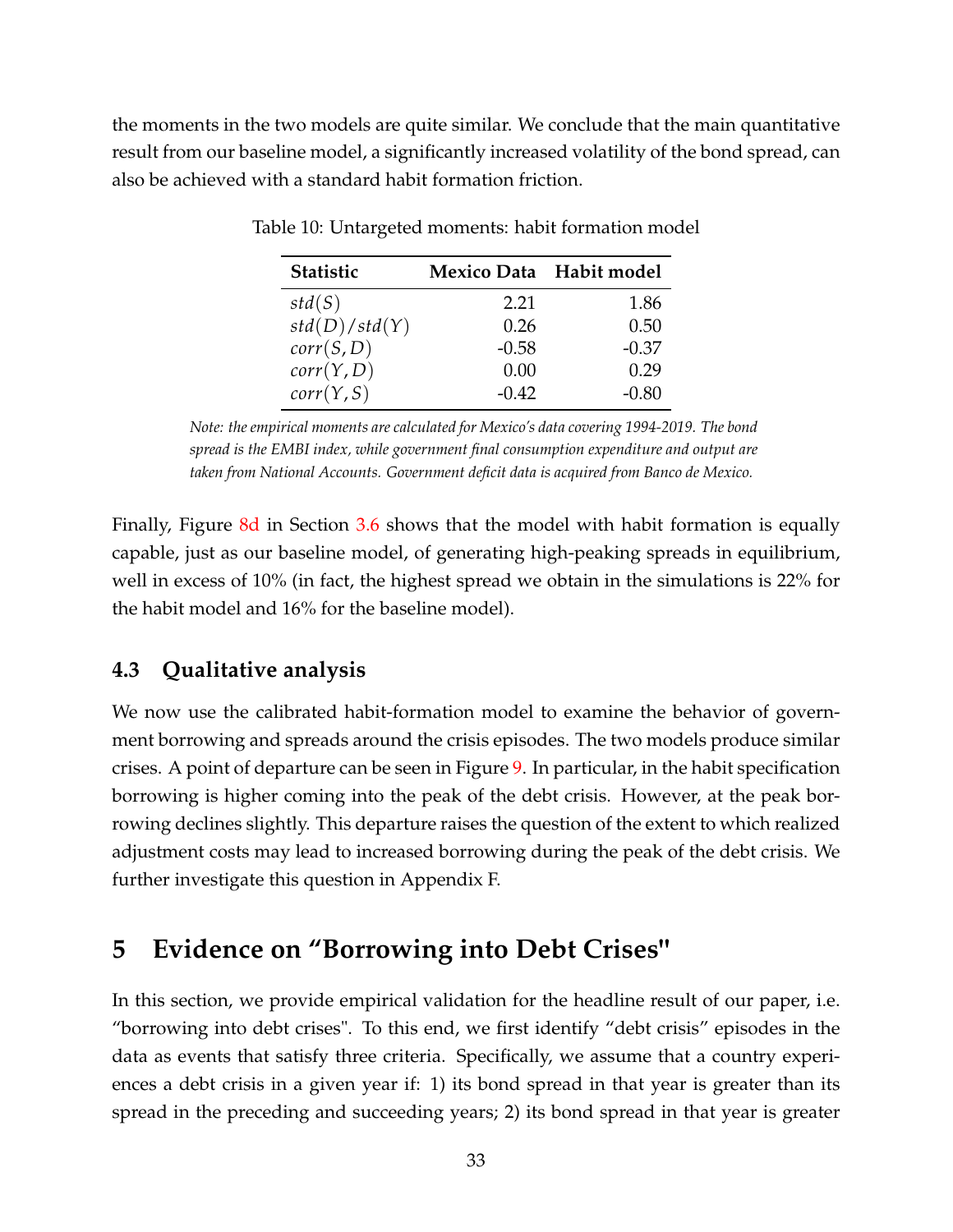<span id="page-33-1"></span>

*Note: the figure presents simulated paths for debt during crises (as defined in the main text) in the habit model and the baseline specification.*

Figure 9: Simulated behavior of borrowing

than the mean plus one standard deviation; and 3) it had not defaulted in that given year.<sup>[22](#page-33-2)</sup> In other words, we are identifying episodes in which the bond spread peaks at a high enough level, $^{23}$  $^{23}$  $^{23}$  but the government has not defaulted yet.

Figure [10](#page-34-1) presents average paths of bond spreads and external government debt around the crisis episodes defined as above.<sup>[24](#page-33-4)</sup> Panel  $10a$  verifies that the bond spread spikes, by construction, at the peak of the crises. Panel [10b](#page-34-3) shows that government debt tends to increase throughout the episode, with the pace of the increase accelerating at the height of the crisis, only to start declining three years after the peak.

# <span id="page-33-0"></span>**6 Conclusion**

This paper revisits several common issues with standard models of sovereign default. Quantitatively, such models struggle to generate the levels of bond spread volatility in line with what we observe in the data for most emerging countries. Qualitatively, the government in such models typically reduces debt sharply in anticipation of a looming

<span id="page-33-3"></span><span id="page-33-2"></span> $22$  $22$ Our model simulations in Figure 2 are conditional on the country not being in default.

 $^{23}$ Similarly to the model analysis, we adopted one standard deviation above the mean spread and verified that the results are similar for the case of two standard deviations above the mean.

<span id="page-33-4"></span> $^{24}$ In Appendix G, we investigate the behavior of the remaining variables of interest in the OECD data.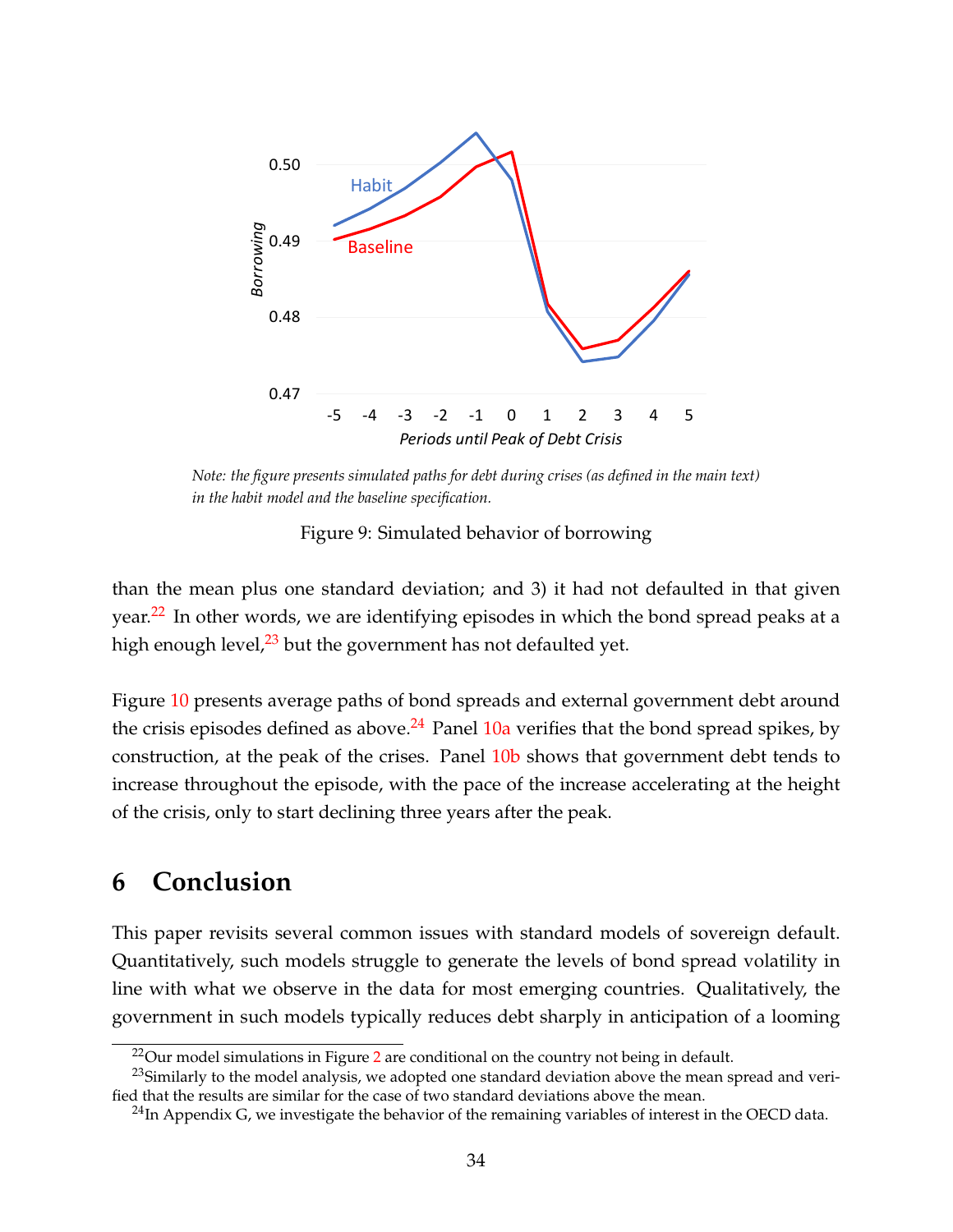<span id="page-34-2"></span><span id="page-34-1"></span>

Notes: Solid lines present averages, while the shaded areas span the 5% and 95% confidence intervals.

<span id="page-34-3"></span>Figure 10: Behavior of endogenous variables around debt crises: spread and debt

debt crisis, while in reality many countries struggle to deleverage effectively in response to adverse income shocks. We offer a solution to these problems by considering rigid government expenditure. When faced with negative income shocks, the government finds it costly to adjust its spending, in particular the public employment expenditure. As a result, it is optimal for the government to respond to debt crises slowly and tolerate high interest rate spreads for longer time periods while often actually borrowing into debt crises.

We quantify this channel using the OECD Government Accounts data and show that our preferred calibration for Mexico delivers a much higher volatility of the bond spread, able to close about 70% of the gap in standard deviations between the data and the prediction of the standard model. This is achieved by a government whose actions are also desynchronized relative to the income shocks and who on average ends up increasing its debt in anticipation of a looming debt crisis.

# **References**

<span id="page-34-0"></span>AGUIAR, MARK, SATYAJIT CHATTERJEE, HAROLD L. COLE, AND ZACHARY STANGEBYE (2016): "Quantitative Model of Sovereign Debt Crises", *Handbook of Macroeconomics*, Elsevier.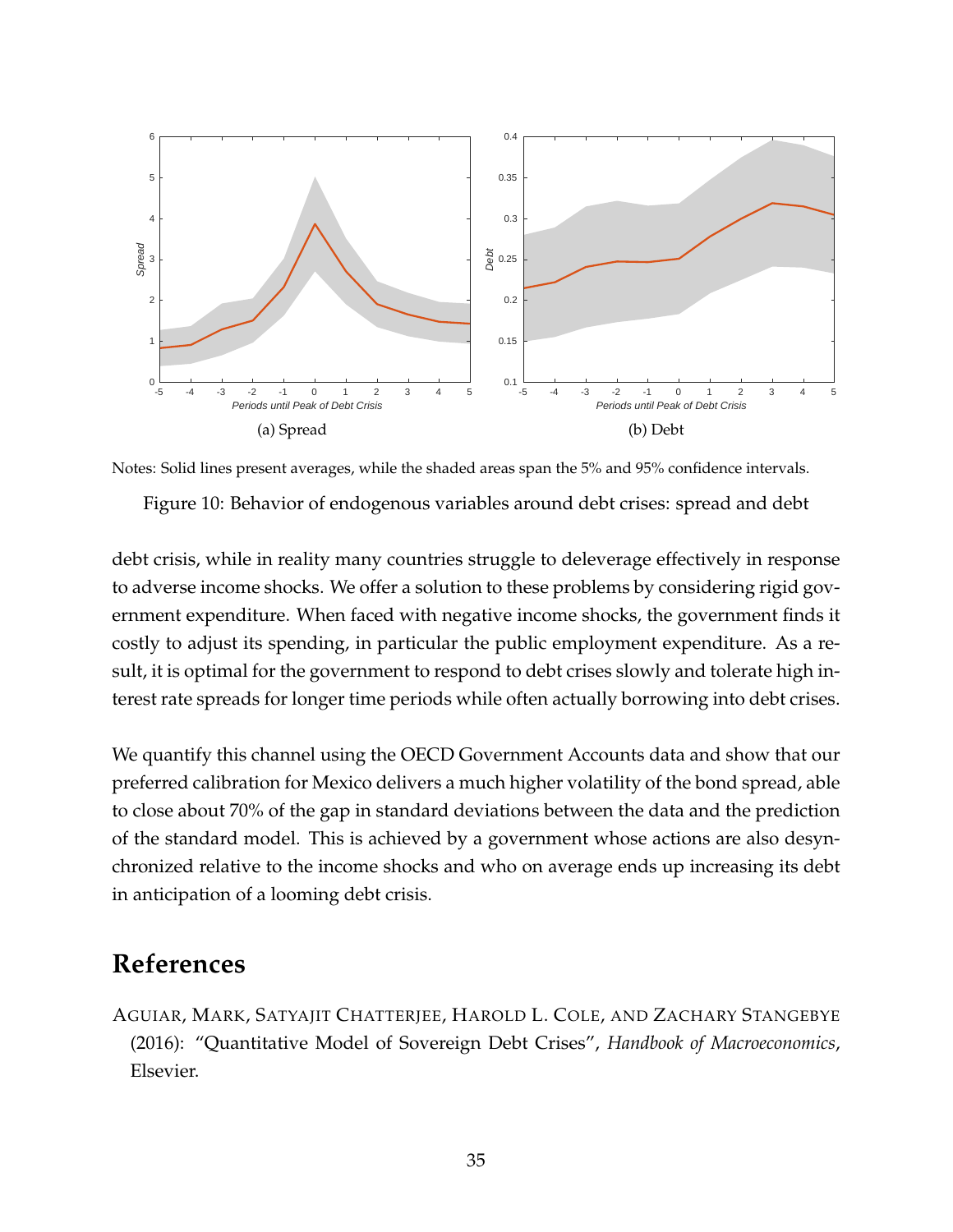- <span id="page-35-6"></span>AGUIAR, MARK, SATYAJIT CHATTERJEE, HAROLD L. COLE, AND ZACHARY STANGEBYE (2021): "Self-Fulfilling Debt Crises Revisited", *Journal of Political Economy*, forthcoming.
- <span id="page-35-3"></span>AGUIAR, MARK AND GITA GOPINATH (2006): "Defaultable debt, interest rates and the current account", *Journal of International Economics* 69, 64-83.
- <span id="page-35-4"></span>ARELLANO, CRISTINA (2008): "Default Risk and Income Fluctuations in Emerging Economies", *American Economic Review*, 98, 690-712.
- <span id="page-35-13"></span>ARELLANO, MANUEL AND STEPHEN BOND (1991): "Some Tests of Specification for Panel Data: Monte Carlo Evidence and an Application to Employment Equations", *Review of Economic Studies*, 58, 277-297.
- <span id="page-35-2"></span>BIANCHI, JAVIER, JUAN CARLOS HATCHONDO AND LEONARDO MARTINEZ (2018): "International Reserves and Rollover Risk", *American Economic Review*, 108, 2629-2670.
- <span id="page-35-12"></span>BIANCHI, JAVIER, PABLO OTTONELLO AND IGNACIO PRESNO (2021): "Fiscal Stimulus under Sovereign Risk", *unpublished manuscript*.
- <span id="page-35-1"></span>BOCOLA, LUIGI AND ALESSANDRO DOVIS (2019): "Self-Fulfilling Debt Crises: A Quantitative Analysis", *American Economic Review*, 109, 4343-4377.
- <span id="page-35-5"></span>BOCOLA, LUIGI, GIDEON BORNSTEIN AND ALESSANDRO DOVIS (2019): "Quantitative Sovereign Default Models and the European Debt Crisis", *Journal of International Economics*, 118, 20-30.
- <span id="page-35-9"></span>CALVO, GUILLERMO A. (1988): "Servicing the Public Debt: The Role of Expectations", *American Economic Review*, 78, 647-661.
- <span id="page-35-0"></span>CHATTERJEE, SATYAJIT AND BURCU EYIGUNGOR (2012): "Maturity, Indebtedness, and Default Risk", *American Economic Review*, 102, 2674-2699.
- <span id="page-35-7"></span>CHATTERJEE, SATYAJIT AND BURCU EYIGUNGOR (2019): "Endogenous political turnover and fluctuations in sovereign default risk", *Journal of International Economics*, 117, 37-50.
- <span id="page-35-8"></span>CONESA, JUAN CARLOS AND TIMOTHY J. KEHOE (2017): "Gambling for redemption and self-fulfilling debt crises", *Economic Theory*, 64, 707-740.
- <span id="page-35-11"></span>CORSETTI, GIANCARLO, AITOR ERCE, AND TIMOTHY UY (2019): "Debt Sustainability and the Terms of Official Support", *unpublished manuscript*.
- <span id="page-35-10"></span>CORSETTI, GIANCARLO, AND SEUNG HYUN MAENG (2020): "Debt Crises, Fast and Slow", *unpublished manuscript*.